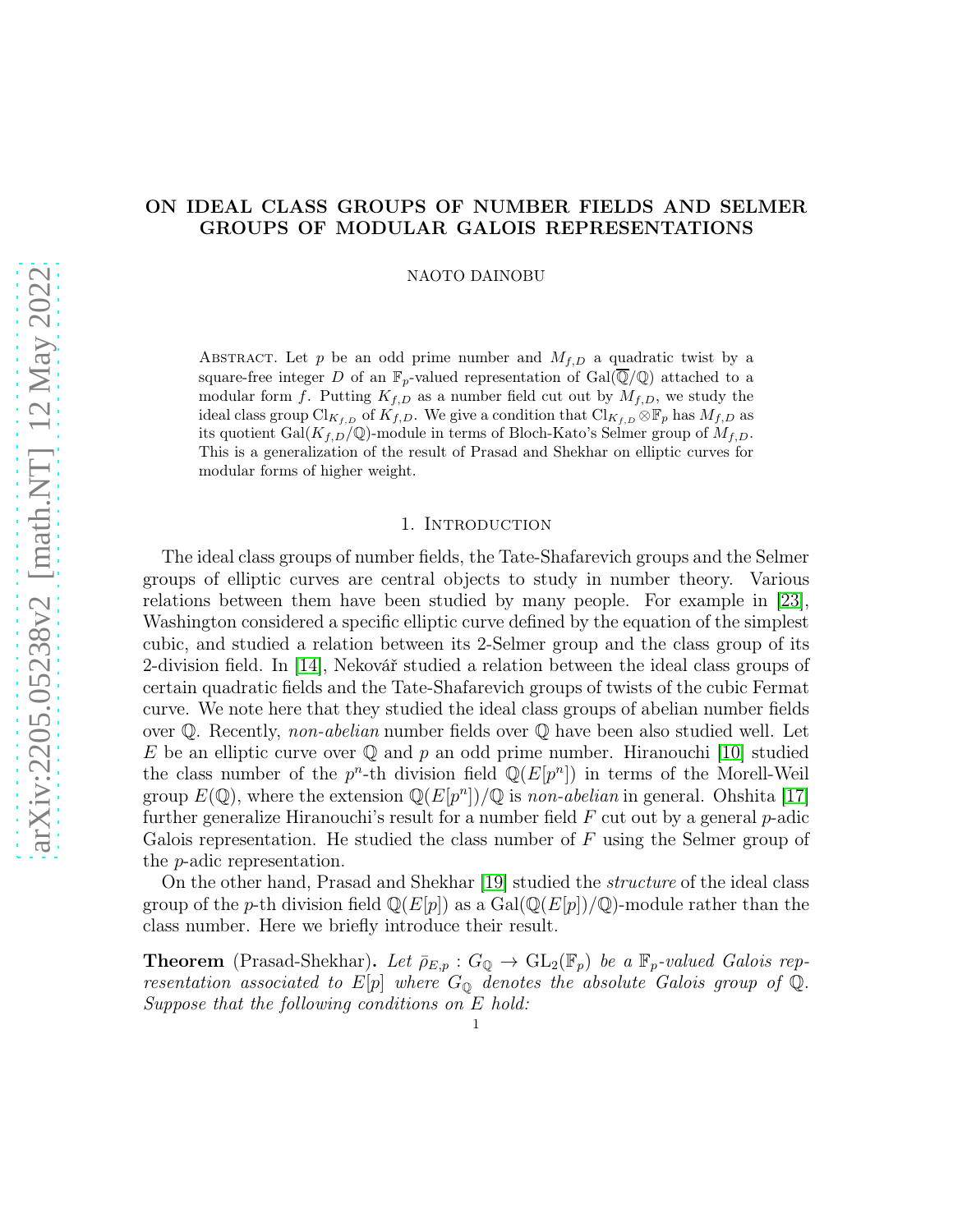- (1) E *has good reduction at* p*.*
- (2) In the case that E has good ordinary reduction at p,  $a_p(E) \equiv 1 \pmod{p}$ , and E has no CM over an extension of  $\mathbb{Q}_p$ , then  $\rho_{E,p}$  is wildly ramified at p.
- (3) For every finite prime  $\ell \neq p$ , the Tamagawa number  $c_{\ell}(E/\mathbb{Q}_{\ell})$  of  $E/\mathbb{Q}_{\ell}$  is a p*-adic unit.*
- (4) *The*  $\mathbb{F}_p$ -representation  $\bar{\rho}_{E,p}$  of  $G_{\mathbb{Q}}$  is irreducible.

 $Then \dim_{\mathbb{F}_p}(\text{Sel}(\mathbb{Q}, E[p])) \geq 2 \implies$  *implies that the*  $\mathbb{F}_p$ -representation  $\text{Cl}_{\mathbb{Q}(E[p])} \otimes \mathbb{F}_p$  of  $Gal(\mathbb{Q}(E[p])/\mathbb{Q})$  *has*  $E[p]$  *as its quotient representation.* 

In this article, we study a higher weight analogue of the above theorem of Prasad and Shekhar. In other words, we consider  $\mathbb{F}_p$ -valued representations attached to modular forms rather than those associated to elliptic curves. Here we describe the details. Let  $f(z) = \sum_{n=0}^{\infty} a_n q^n$  be a normalized Hecke eigen newform of even weight  $k \geq 2$  and level  $\Gamma_0(N)$  where  $q := e^{2\pi \sqrt{-1}z}$  and the parameter z is in the complex upper half plane. We fix  $p$  again as an odd prime number and assume  $p$  splits completely in the Hecke field of  $f$ . Then there is an associated  $p$ -adic representation  $\rho_f^0: G_{\mathbb{Q}} \to \text{Aut}_{\mathbb{Q}_p}(V_f^0) \cong GL_2(\mathbb{Q}_p)$  where  $V_f^0$  denotes its representation space. Note that we take  $V_f^0$  as the one with the Hodge-Tate weight  $\{0, k-1\}$ . Fixing a Galois stable  $\mathbb{Z}_p$ -lattice  $T_f^0$  of  $V_f^0$ , we put  $A_f^0 := V_f^0/T_f^0$ ,  $M_f^0 := T_f^0/pT_f^0$  and  $\bar{\rho}_f^0 : G_{\mathbb{Q}} \to$  ${\rm Aut}_{\mathbb{F}_p}(M_p^0) \cong {\rm GL}_2(\mathbb{F}_p)$  as a group homomorphism corresponding to  $M_f^0$ . We take twists of these representations to make them self-dual. Let  $\chi_{\text{cyc}}$  (resp.  $\omega_{\text{cyc}}$ ) denotes the p-adic (resp. mod p) cyclotomic character. We define  $\rho_f := \rho_f^0 \otimes \chi_{\text{cyc}}^{1-\frac{k}{2}}$ ,  $\bar{\rho}_f :=$  $\bar{\rho}_f^0 \otimes \omega_{\rm cyc}^{1-\frac{k}{2}}$ . Next we consider various quadratic twists of  $\rho_f$  and  $\bar{\rho}_f$ . Taking a quadratic discriminant D and corresponding quadratic character  $\chi_D$  of  $G_{\mathbb{Q}}$ , we put  $\rho_{f,D}$ :=  $\rho_f \otimes \chi_D$ ,  $\bar{\rho}_{f,D} := \bar{\rho}_f \otimes \chi_D$  and write  $V_{f,D}$ ,  $M_{f,D}$  as their representation spaces. We take  $T_{f,D}$  as the Galois stable  $\mathbb{Z}_p$ -lattice of  $V_{f,D}$  which is the same as  $T_f^0$  as a  $\mathbb{Z}_p$ module and put  $A_{f,D} := V_{f,D}/T_{f,D}$ . Let  $K_{f,D}$  be the Galois extension of Q cut out by  $\bar{\rho}_{f,D}$ . Note that we consider the representation  $\bar{\rho}_{f,D}$  and the number field  $K_{f,D}$ as analogues of  $\bar{\rho}_{E,p}$  and  $\mathbb{Q}(E[p])$  in the theorem of Prasad and Shekhar respectively. The main theorem of this article is the following.

<span id="page-1-0"></span>Theorem 1.1. *Under the above setting, we further assume the following conditions are satisfied.*

- $(1)$   $p \nmid N$ .
- (2) If f is supersingular at p, then  $k \leq p+1$ . *If* f *is ordinary at* p*, then* p−1 ∤ k −1 *and the conditions in Proposition [5.11](#page-15-0) do not occur.*
- (3)  $\text{Im}(\overline{\rho}_f^0) \supset \text{SL}_2(\mathbb{F}_p)$
- (4)  $c(\mathbb{Q}_{\ell}, A_{f,D}) = 1$  *for all prime*  $\ell \mid N$ *.*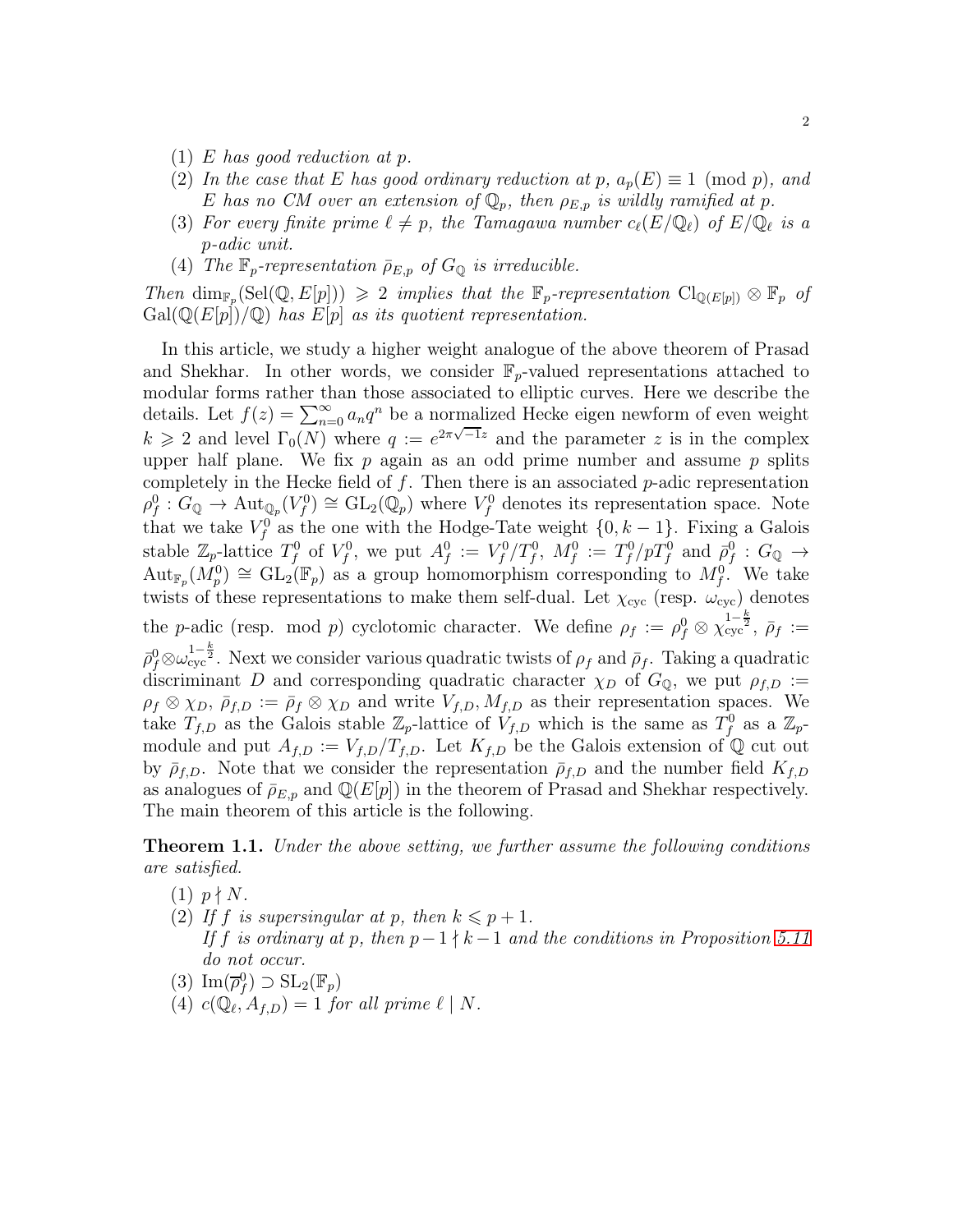Then  $\dim_{\mathbb{F}_p}(H^1_f(\mathbb{Q},M_{f,D})) \geq 2$  *implies that the*  $\mathbb{F}_p$ -representation  $\text{Cl}_{K_{f,D}} \otimes \mathbb{F}_p$  of  $Gal(K_{f,D}/\mathbb{Q})$  has  $M_{f,D}$  as its quotient representation. Here  $c(\mathbb{Q}_{\ell}, A_{f,D})$  denotes the *Tamagawa factor of*  $A_{f,D}$  *at*  $\ell$  *and*  $H_f^1(\mathbb{Q}, M_{f,D})$  *is Bloch-Kato's Selmer group of*  $M_{f,D}$ .

**Remark 1.2.** Due to Bloch and Kato's conjecture, the order of  $\mathop{\rm III}\nolimits_p^{BK}(\mathbb{Q},A_{f,D})$  is *related to the central value*  $L(k/2, \chi_D, f)$  *of twisted* L *function of* f *if it does not vanish.* Here  $\amalg_{p}^{BK}(\mathbb{Q},A_{f,D})$  *denotes the p-part of Bloch-Kato's Tate-Shafarevich group of*  $A_{f,D}$ *. Especially, if* p *divides the algebraic part*  $L^{alg}(k/2, \chi_D, f)$  *of*  $L(k/2, \chi_D, f)$ *, then* we have  $\coprod_{p}^{BK}(\mathbb{Q}, A_{f,D}) \neq 0$  assuming the conjecture. On the other hand, we know that if  $\mathop{\rm III}\nolimits_p^{BK}(\mathbb{Q},A_{f,D}) \neq 0$ , then we have  $\dim_{\mathbb{F}_p}\left(H^1_f(\mathbb{Q},M_{f,D})\right) \geq 2$  because of *the existence of the generalized Cassels-Tate pairing for* Af,D*. Hence, under Bloch* and Kato's conjecture, if p divides  $L^{alg}(k/2, \chi_D, f)$ , we can see that the class group  $\mathrm{Cl}_{K_{f,D}}$  *has the representation*  $M_{f,D}$  *as its quotient from our main result. Thus we conjectually obtain an Herbrand-Ribet type phenomenon for a representation associated to a modular form.*

At the end of this section, we write the outline of this paper. In section 2, we recall the definition of Bloch-Kato's Selmer groups and Tate-Shafarevich groups for  $p$ -adic representations and write a sketch of the proof of Theorem [1.1](#page-1-0) dividing it into 3 steps. In section 3, we prove the first step of the proof. In section 4, the basic notions of Tamagawa factor are explained and the second step is proved. In section 5, we prove the third step and complete the proof. Finally in section 6, we introduce two numerical examples of Theorem [1.1.](#page-1-0)

Acknowlegement. The author would like to thank his supervisor Professor Masato Kurihara heartily for his continued support, guiding the author to the topic in this paper and helpful discussions. He also would like to express his sincere gratitude to Professors Dipendra Prasad and Sudhanshu Shekhar for valuable comments on his previous paper [\[3\]](#page-22-0). Thanks are also due to Dr. Ryotaro Sakamoto who teaches him the basic properties of Tamagawa factors which are used in Section 4. He is also grateful to Professor Neil Dummigan for introducing his paper [\[4\]](#page-22-1) kindly to the author, which was really helpful to make some numerical examples in Section 6.

#### 2. A sketch of the proof

In this section, we describe a sketch of the proof of Theorem [1.1.](#page-1-0) We mainly follow the strategy used in [\[3\]](#page-22-0) in which we gave a condition that  $\text{Cl}_{\mathbb{Q}(E[p])} \otimes \mathbb{F}_p$  has other irreducible Gal $(\mathbb{Q}(E[p])/\mathbb{Q})$ -representation than  $E[p]$  as its quotient representation in the same setting as [\[19\]](#page-23-4). In [19], they used the classical p-Selmer group  $\text{Sel}_p(E/\mathbb{Q})$ for an elliptic curve but, to treat representations coming from modular forms, we have to deal with Bloch-Kato's Selmer group  $H_f^1$  which we first recall.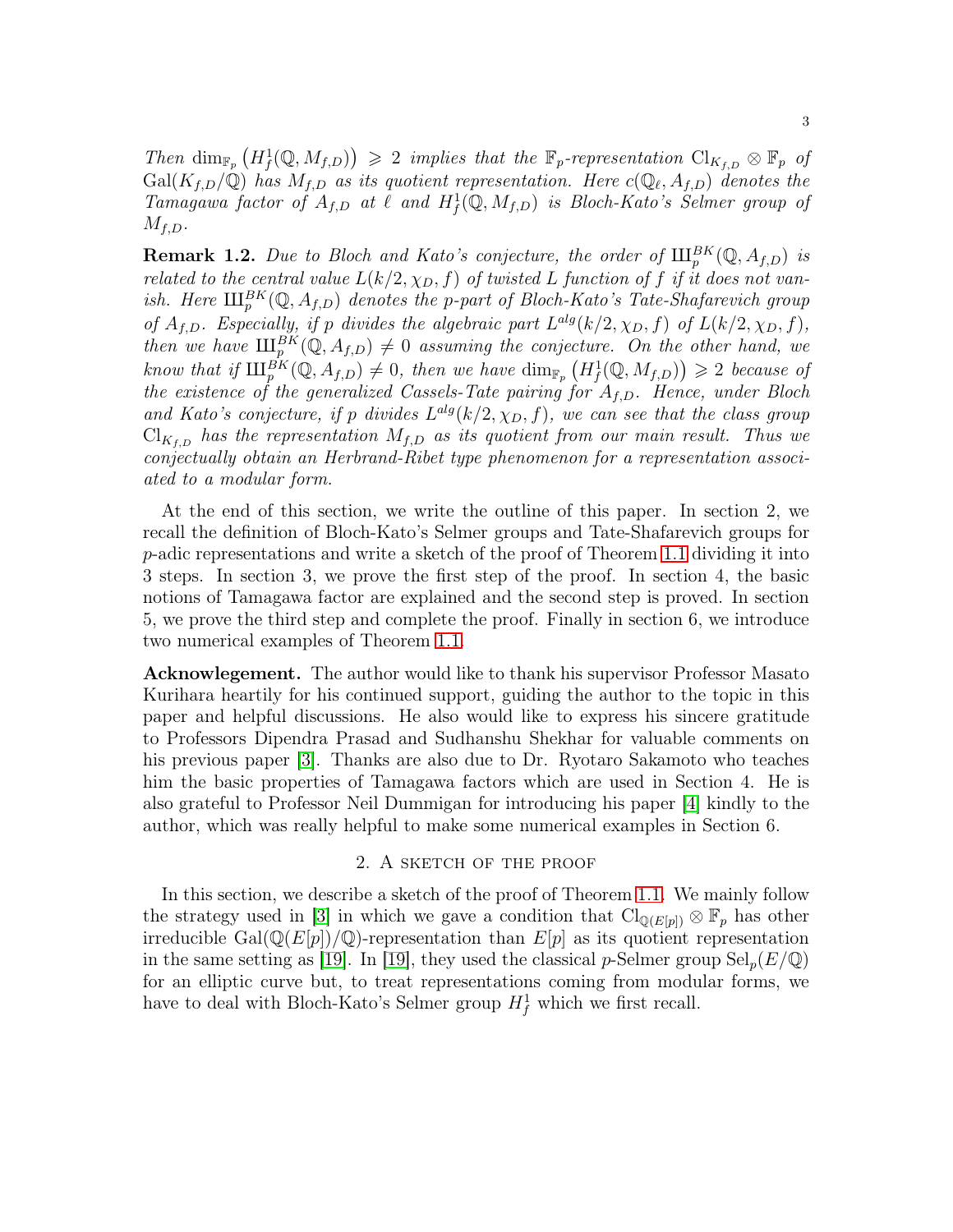2.1. Bloch-Kato's Selmer groups and Tate-Shafarevich groups. For a field F,  $G_F$  denotes its absolute Galois group Gal( $\overline{F}/F$ ). For every prime number  $\ell$  and the p-adic representation  $V_{f,D}$  which we define in Section 1, we fix a local condition  $H^1_f(\mathbb{Q}_\ell, V_{f,D})$  in  $H^1(\mathbb{Q}_\ell, V_{f,D})$  as

$$
\begin{cases}\nH_f^1(\mathbb{Q}_\ell, V_{f,D}) := H_{\text{ur}}^1(\mathbb{Q}_\ell, V_{f,D}) := \text{Ker}\left(H^1(\mathbb{Q}_\ell, V_{f,D}) \to H^1(\mathbb{Q}_\ell^{\text{ur}}, V_{f,D})\right) & (\ell \neq p), \\
H_f^1(\mathbb{Q}_p, V_{f,D}) := \text{Ker}\left(H^1(\mathbb{Q}_p, V_{f,D}) \to H^1(\mathbb{Q}_p, V_{f,D} \otimes \mathbf{B}_{\text{crys}})\right) & (\ell = p).\n\end{cases}
$$

Here  $\mathbb{Q}_{\ell}^{\text{ur}}$  is the maximal unramified extension of  $\mathbb{Q}_{\ell}$  and  $\mathbf{B}_{\text{crys}}$  denotes Fontaine's crys-talline period ring which is defined in [\[1,](#page-22-2) Section 1]. We also define  $H^1_f(\mathbb{Q}_\ell, A_{f,D}) :=$  $\pi\left(H_f^1(\mathbb{Q}_\ell, V_{f,D})\right)$  for every  $\ell$ , where  $\pi: H^1(\mathbb{Q}_\ell, V_{f,D}) \to H^1(\mathbb{Q}_\ell, A_{f,D})$  is a homomorphism induced by a natural map  $\pi : V_{f,D} \to A_{f,D}$ .

<span id="page-3-0"></span>**Definition 2.1.** For  $V_{f,D}$  and  $A_{f,D}$ , we define Bloch-Kato's Selmer groups as

$$
H_f^1(\mathbb{Q}, V_{f,D}) := \text{Ker}\left(H^1(\mathbb{Q}, V_{f,D}) \xrightarrow{\prod \text{Loc}_{\ell}} \prod_{\ell} \frac{H^1(\mathbb{Q}_{\ell}, V_{f,D})}{H_f^1(\mathbb{Q}_{\ell}, V_{f,D})}\right),
$$
  

$$
H_f^1(\mathbb{Q}, A_{f,D}) := \text{Ker}\left(H^1(\mathbb{Q}, A_{f,D}) \xrightarrow{\prod \text{Loc}_{\ell}} \prod_{\ell} \frac{H^1(\mathbb{Q}_{\ell}, A_{f,D})}{H_f^1(\mathbb{Q}_{\ell}, A_{f,D})}\right),
$$

*where for every prime number* ℓ*,* Loc<sup>ℓ</sup> *denotes the restriction of cohomology classes to the decomposition group at*  $\ell$  *and the products run over all prime numbers.* 

The p-part of Bloch-Kato's Tate-Shafarevich group for  $A_{f,D}$  which we write as  $\amalg_{p}^{BK}(\mathbb{Q},A_{f,D})$  is defined in [\[1,](#page-22-2) Section 5] as follows.

Definition 2.2. *We define the* p*-part of Bloch-Kato's Tate-Shafarevich group for* Af,D *as*

$$
\mathrm{III}_p^{BK}(\mathbb{Q}, A_{f,D}) := \frac{H^1_f(\mathbb{Q}, A_{f,D})}{\pi(H^1_f(\mathbb{Q}, V_{f,D}))},
$$

where  $\pi: H^1(\mathbb{Q}, V_{f,D}) \to H^1(\mathbb{Q}, A_{f,D})$  *is a homomorphism induced by a natural map*  $\pi: V_{f,D} \to A_{f,D}$ . In other words,  $\coprod_{p}^{BK}(\mathbb{Q},A_{f,D})$  is defined by an exact sequence

$$
0 \to \pi(H^1_f(\mathbb{Q}, V_{f,D})) \to H^1_f(\mathbb{Q}, A_{f,D}) \to \amalg_{p}^{BK}(\mathbb{Q}, A_{f,D}) \to 0.
$$

We note that  $\pi(H^1_f(\mathbb{Q}, V_{f,D}))$  is the maximal divisible subgroup of  $H^1_f(\mathbb{Q}, A_{f,D})$ , so their quotient  $\amalg_{p}^{BK}(\mathbb{Q}, A_{f,D})$  is always finite which is a well-known conjecture for classical Tate-Shafarevich groups for elliptic curves.

We also define Bloch-Kato's Selmer group for the finite module  $M_{f,D}$ . We have an exact sequence of  $G_{\mathbb{Q}}$ -modules

$$
0 \to M_{f,D} \xrightarrow{\iota} A_{f,D} \xrightarrow{\times p} A_{f,D} \to 0
$$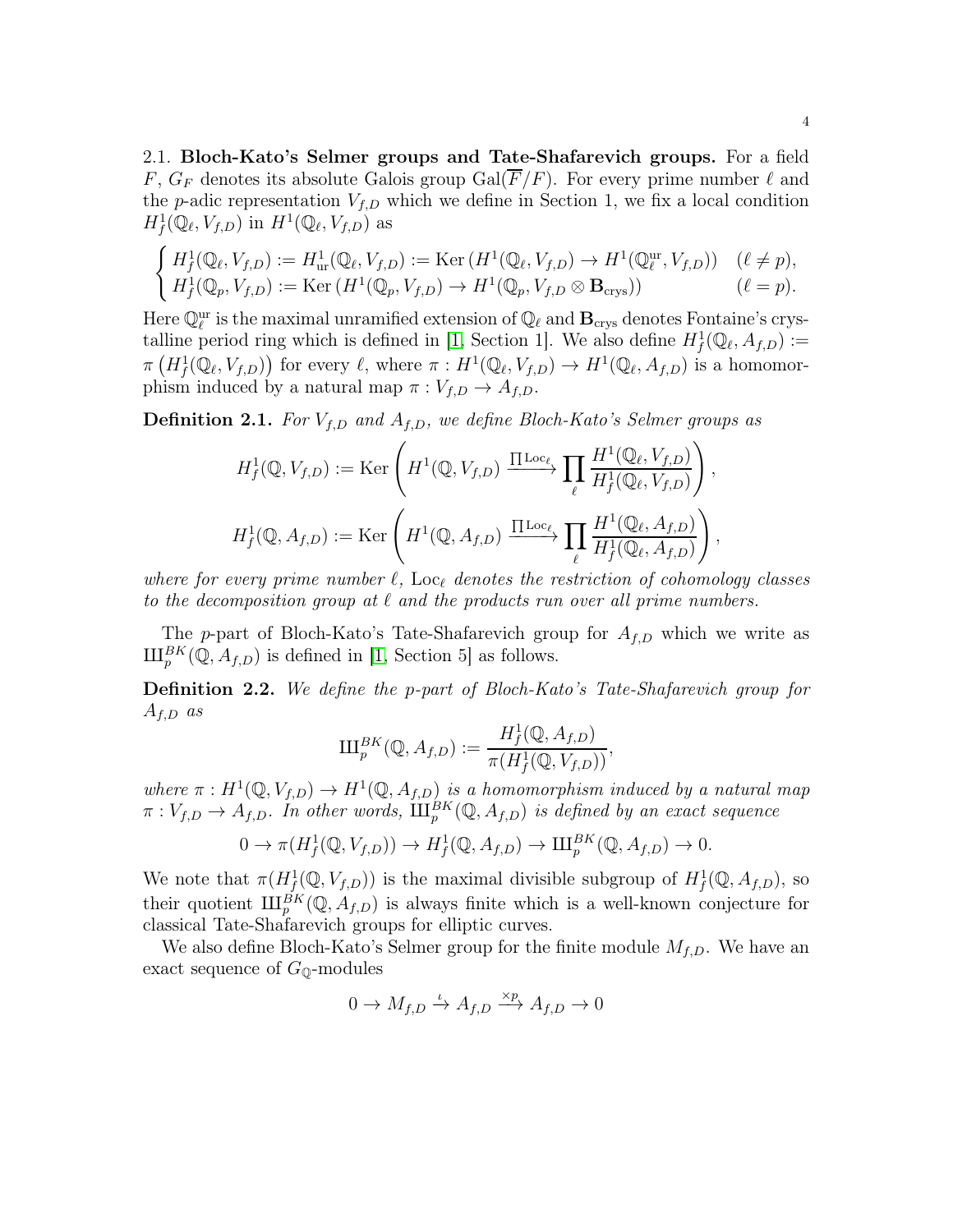from which we obtain an exact sequence

<span id="page-4-1"></span>(1) 
$$
0 \to (A_{f,D})^{G_Q} \otimes \mathbb{F}_p \to H^1(\mathbb{Q}, M_{f,D}) \xrightarrow{\iota} H^1(\mathbb{Q}, A_{f,D})[p] \to 0,
$$

where the map  $\iota$  in the first exact sequence denotes the inclusion and the second denotes the one which induced by the first one.

<span id="page-4-0"></span>**Definition 2.3.** We define Bloch-Kato's Selmer group for  $M_{f,D}$  as

$$
H^1_f(\mathbb{Q}, M_{f,D}) := \iota^{-1}(H^1_f(\mathbb{Q}, A_{f,D})[p]).
$$

The Selmer group  $H^1_f(\mathbb{Q},M_{f,D})$  can be also defined by using local conditions. In fact, we define local conditions for  $M_{f,D}$  at  $\ell$  as  $H^1_f(\mathbb{Q}_\ell, M_{f,D}) := \iota^{-1}(H^1_f(\mathbb{Q}_\ell, A_{f,D}))$ . Then we have

$$
H_f^1(\mathbb{Q}, M_{f,D}) = \text{Ker}\left(H^1(\mathbb{Q}, M_{f,D}) \xrightarrow{\prod \text{Loc}_{\ell}} \prod_{\ell} \frac{H^1(\mathbb{Q}_{\ell}, M_{f,D})}{H_f^1(\mathbb{Q}_{\ell}, M_{f,D})}\right)
$$

as in Definition [2.1.](#page-3-0)

2.2. A sketch of the proof of Theorem [1.1.](#page-1-0) Now we describe a sketch of the proof of Theorem [1.1.](#page-1-0) In the following, we fix a modular form  $f$  and a quadratic discriminant D and omit the suffixes of  $V_{f,D}$ ,  $T_{f,D}$ ,  $A_{f,D}$ ,  $M_{f,D}$ ,  $K_{f,D}$  as  $V, T, A, M, K$ when no confusion occurs.

(Step1) *We show that a restriction map*

$$
\operatorname{Res}_{K/\mathbb{Q}}: H^1(\mathbb{Q}, M) \to H^1(K, M)^{\operatorname{Gal}(K/\mathbb{Q})}
$$

*is injective under the assumption* (3) *in Theorem [1.1.](#page-1-0)*

Let F be a number field or a local field and N a  $G_F$ -module. We define the unramified cohomology group  $H^1_{ur}(F, N)$  as a subgroup of cohomology classes in  $H<sup>1</sup>(F, N)$  which are trivial on the inertia subgroup at every place of F. Assuming the claim in (Step1), the restriction map  $\text{Res}_{K/\mathbb{Q}}$  induces an injective homomorphism between unramified cohomology groups

$$
\mathrm{Res}_{K/\mathbb{Q}}: H^1_{\mathrm{ur}}(\mathbb{Q}, M) \hookrightarrow H^1_{\mathrm{ur}}(K, M)^{\mathrm{Gal}(K/\mathbb{Q})}.
$$

Using class field theory, we have  $H^1_{\text{ur}}(K,M)^{\text{Gal}(K/\mathbb{Q})} = \text{Hom}_{\text{Gal}(K/\mathbb{Q})}(\text{Cl}_K \otimes \mathbb{F}_p, M).$ Every nontrivial homomorphism in  $\text{Hom}_{\text{Gal}(K/\mathbb{Q})}(\text{Cl}_K \otimes \mathbb{F}_p, M)$  is surjective since we assume the condition (3) in Theorem [1.1](#page-1-0) which implies that  $M_f^0$  and so  $M = M_{f,D}$ are irreducible. Hence every non-trivial homomorphism in  $\text{Hom}_{\text{Gal}(K/\mathbb{Q})}(\text{Cl}_K \otimes \mathbb{F}_p, M)$ realizes M as a quotient Gal(K/Q)-module of  $\text{Cl}_K \otimes \mathbb{F}_p$ . From this observation and the above injection between unramified cohomology groups, we obtain an implication,

 $H^1_{\text{ur}}(\mathbb{Q},M) \neq 0 \Rightarrow \text{Cl}_K \otimes \mathbb{F}_p$  has M as its quotient  $\text{Gal}(K/\mathbb{Q})$ -module.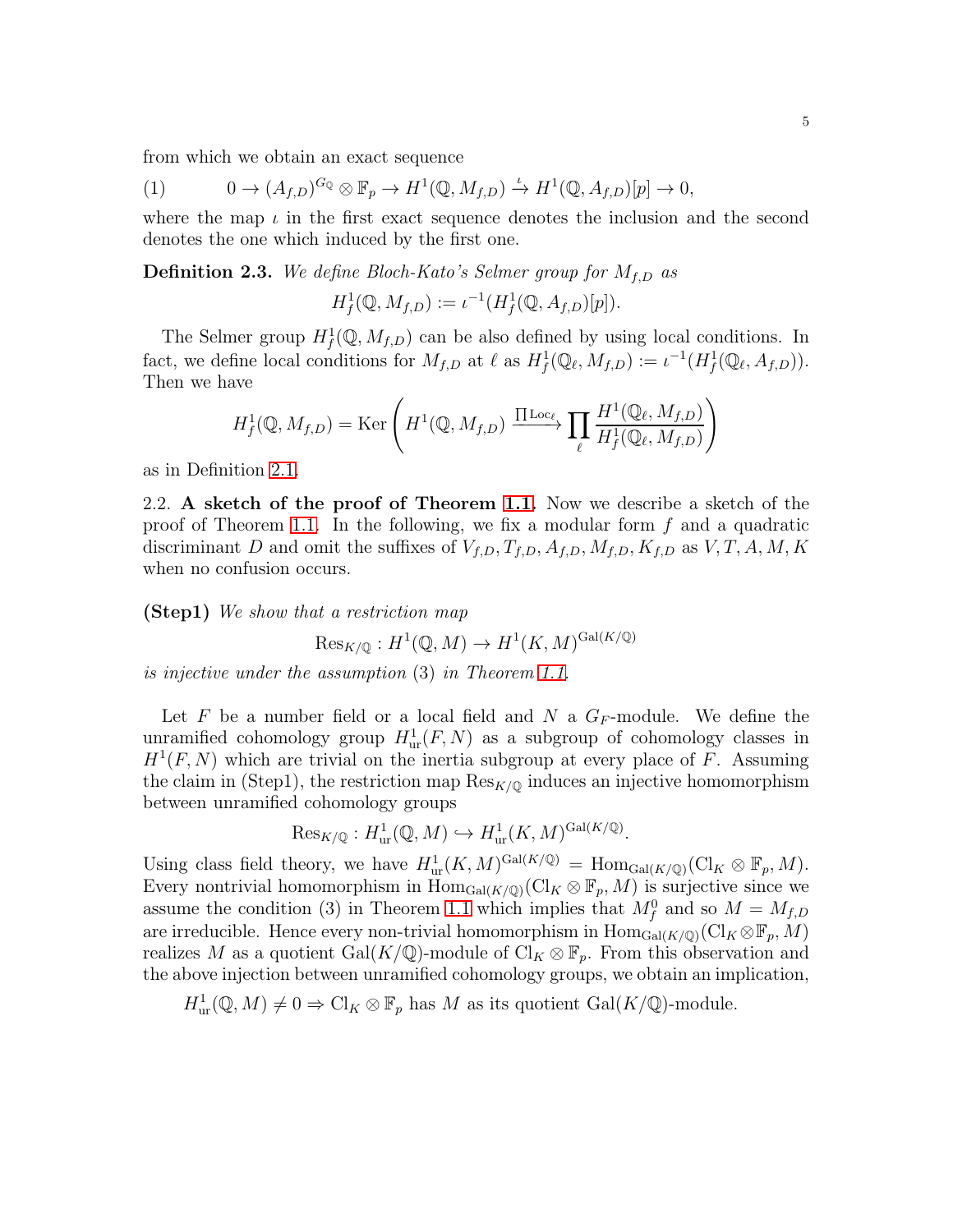We will show the existence of non-trivial elements in  $H^1_{\text{ur}}(\mathbb{Q}, M)$  using Bloch-Kato's Selmer group of  $M$  in the succeeding steps.

(Step2) *Under the assumption* (4) *in Theorem [1.1,](#page-1-0) we show that the image of*  $H^1_f(\mathbb{Q},M)$  in  $H^1(\mathbb{Q}_\ell^{\text{ur}},M)$  is zero for any  $\ell \neq p$ . In other words, we show that *elements in*  $H_f^1(\mathbb{Q}, M)$  *are unramified outside p.* 

Here  $H^1_f(\mathbb{Q}, M)$  is the Selmer group of M defined in Definition [2.3.](#page-4-0) Assuming the claim in (Step2), for a restriction map

$$
\mathrm{Res}_p^{\mathrm{ur}}: H^1_f(\mathbb{Q}, M) \to H^1(\mathbb{Q}_p^{\mathrm{ur}}, M),
$$

we have  $\text{Ker}(\text{Res}_p^{\text{ur}}) \subset H^1_{\text{ur}}(\mathbb{Q},M)$ . Thus it suffices to show that  $\text{Ker}(\text{Res}_p^{\text{ur}}) \neq 0$  to get the main theorem.

(Step3) We study the image of  $\text{Res}_{p}^{ur}$  and show that  $\dim_{\mathbb{F}_p}(\text{Im}(\text{Res}_{p}^{ur})) \leq 1$ .

This completes the proof since we assume  $\dim_{\mathbb{F}_p}(H^1_f(\mathbb{Q},M)) \geq 2$ .

#### 3. Injectivity of the restriction map

In this section, we prove the claim in (Step1).

<span id="page-5-0"></span>**Proposition 3.1.** Suppose that  $\text{Im}(\bar{\rho}_f^0)$  contains  $\text{SL}_2(\mathbb{F}_p)$  (the assumption (3) in *Theorem [1.1\)](#page-1-0). Then the restriction map*

$$
\text{Res}_{K/\mathbb{Q}} : H^1(\mathbb{Q}, M) \to H^1(K, M)^{\text{Gal}(K/\mathbb{Q})}
$$

*is injective.*

(Proof of Proposition 3.1)

It suffices to show that  $H^1(\text{Gal}(K/\mathbb{Q}), M) = 0$ . We use the following lemma.

<span id="page-5-1"></span>Lemma 3.2. *Let* G *be a finite group and* N *a finite dimensional representation of*  $G$  *over*  $\mathbb{F}_n$ *. If there is a normal subgroup*  $H$  *of*  $G$  *such that* 

 $(1)$  #H *is prime to p*  $(2) N<sup>H</sup> = 0$ 

*then*  $H^i(G, N) = 0$  *for all*  $i \geq 0$ *.* 

For a proof of this lemma, see [\[3,](#page-22-0) Lemma 3.2]. We divide a proof of Proposition [3.1](#page-5-0) into two cases.

(Case 1:  $p \geqslant 5$ )

Let  $L := \mathbb{Q}(\zeta_p, \sqrt{D})$  where  $\zeta_p$  is a primitive p-th root of unity. First we show that the image of  $\bar{\rho}_f^0: G_{\mathbb{Q}} \to \mathrm{GL}_2(\mathbb{F}_p)$  still contains  $\mathrm{SL}_2(\mathbb{F}_p)$  when restricted to  $G_L$ . Let F and  $F_L$  be the fields corresponding to the kernel of  $\bar{\rho}_f^0$  and  $\bar{\rho}_f^0|_{G_L}$  in Galois theory respectively. So we have  $Gal(F/\mathbb{Q}) \cong Im(\bar{\rho}_f^0) \supset SL_2(\mathbb{F}_p)$  and  $Gal(F_L/L) \cong$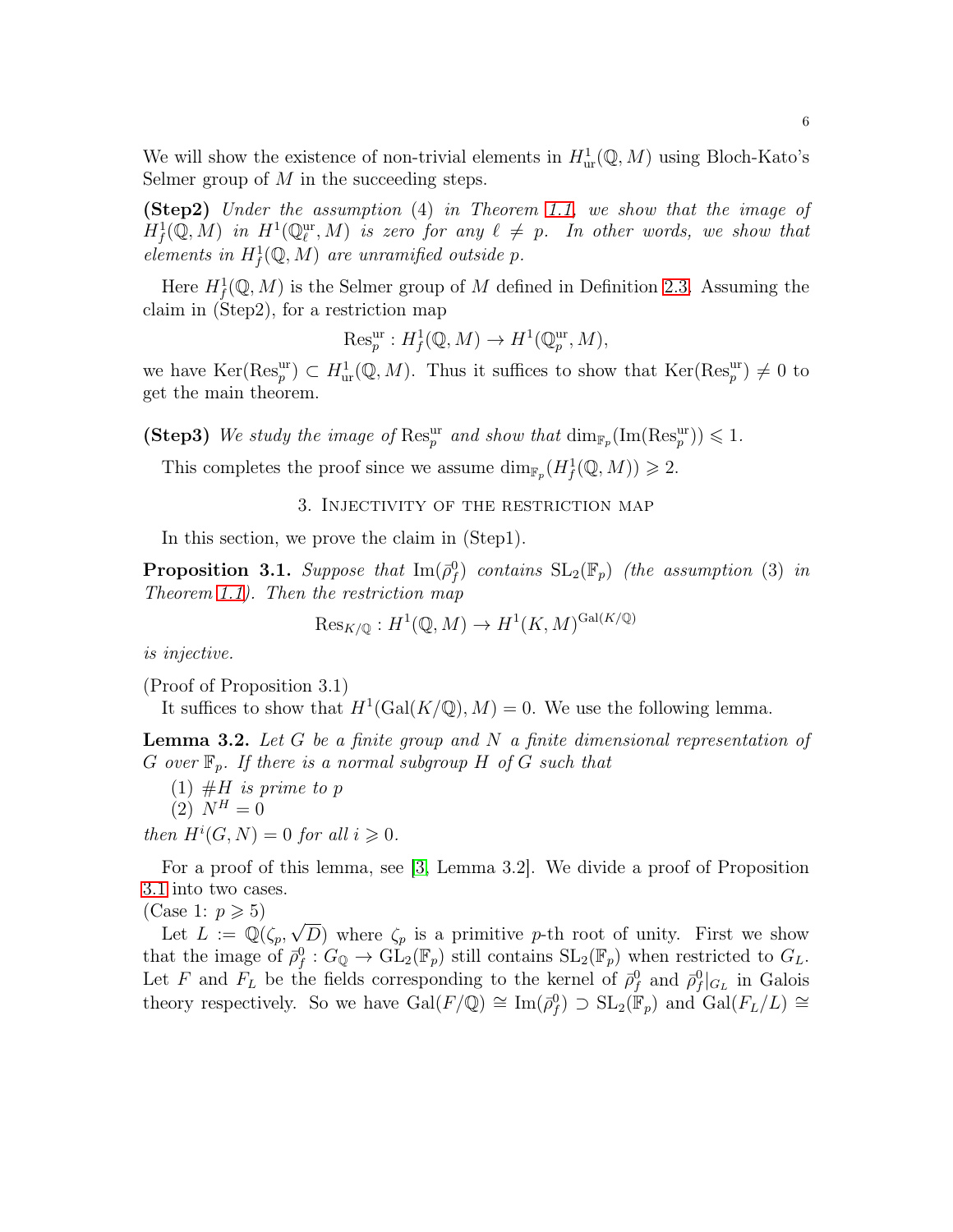$Gal(F/F \cap L) \cong Im(\bar{\rho}_f^0|_{G_L})$ . Let F' be the intermediate field of the Galois extension  $F/\mathbb{Q}$  corresponding to  $SL_2(\mathbb{F}_p)$ . Then  $F' \cdot (F \cap L)/F'$  is an abelian extension as the extension  $F \cap L/\mathbb{Q}$  is. Since we assume  $p \geq 5$ ,  $SL_2(\mathbb{F}_p)$  is a perfect group. In other words,  $SL_2(\mathbb{F}_p)$  has no non-trivial abelian quotients. So we have  $F' \cdot (F \cap \mathbb{F}_p)$  $(L) = F'$  and hence  $Gal(F/F \cap L) \cap SL_2(\mathbb{F}_p) = SL_2(\mathbb{F}_p)$  from Galois theory. Thus  $\text{Im}(\bar{\rho}_f^0|_{G_L}) \cong \text{Gal}(F/F \cap L) \supset \text{SL}_2(\mathbb{F}_p)$ . Since  $\bar{\rho}_{f,D}|_{G_L} = \bar{\rho}_f^0|_{G_L}$ , the image of  $\bar{\rho}_{f,D}$ also contains  $SL_2(\mathbb{F}_p)$  which implies that  $-I \in \text{Im}(\bar{\rho}_{f,D}) \cong \text{Gal}(K/\mathbb{Q})$ , where I denotes the unit matrix in  $SL_2(\mathbb{F}_p)$ . Let  $H \subset Gal(K/\mathbb{Q})$  be the order 2 subgroup generated by  $-I$ . Then H satisfies the conditions  $(1), (2)$  in Lemma [3.2](#page-5-1) and we have  $H^i(\text{Gal}(K/\mathbb{Q}),M)=0$  for all  $i\geqslant 0$ .

$$
(\text{Case 2: } p=3)
$$

In this case, we know  $\#\mathrm{SL}_2(\mathbb{F}_3) = 8$  and the elements in  $\mathrm{SL}_2(\mathbb{F}_3)$  are the following:

$$
\begin{pmatrix} 1 & 0 \ 0 & 1 \end{pmatrix}, \begin{pmatrix} 1 & 1 \ 1 & -1 \end{pmatrix}, \begin{pmatrix} -1 & 1 \ 1 & 1 \end{pmatrix}, \begin{pmatrix} 0 & -1 \ 1 & 0 \end{pmatrix}, \\ \begin{pmatrix} -1 & 0 \ 0 & -1 \end{pmatrix}, \begin{pmatrix} -1 & -1 \ -1 & 1 \end{pmatrix}, \begin{pmatrix} 1 & -1 \ -1 & -1 \end{pmatrix}, \begin{pmatrix} 0 & 1 \ -1 & 0 \end{pmatrix}
$$

We put

$$
A_1 = \begin{pmatrix} 1 & 1 \\ 1 & -1 \end{pmatrix}, A_2 = \begin{pmatrix} -1 & -1 \\ -1 & 1 \end{pmatrix}.
$$

Since we assume that  $\text{Im}(\bar{\rho}_f^0) \supset \text{SL}_2(\mathbb{F}_3)$ , we can take  $\sigma \in G_{\mathbb{Q}}$  such that  $\bar{\rho}_f^0(\sigma) = A_1$ . Since both mod 3 cyclotomic character  $\omega_{\text{cyc}}$  and  $\chi_D$  are order 2, we have  $\bar{\rho}_{f,D}(\sigma) = A_1$ or  $A_2$ . We can show that there are no non-trivial elements in M which fixed by  $A_1$  or  $A_2$  by direct computation. So if  $A_1 = \bar{\rho}_{f,D}(\sigma) \in \text{Gal}(K/\mathbb{Q})$  (resp.  $A_2 \in \text{Gal}(K/\mathbb{Q})$ ), then the subgroup of Gal( $K/\mathbb{Q}$ ) generated by  $A_1$  (resp.  $A_2$ ) satisfies the conditions  $(1), (2)$  in Lemma [3.2](#page-5-1) since every subgroup of  $SL_2(\mathbb{F}_3)$  is normal and 2-group. Thus we have  $H^i(\text{Gal}(K/\mathbb{Q}), M) = 0$  for all  $i \geq 0$  from Lemma [3.2.](#page-5-1)

Thus the restriction map  $\text{Res}_{K/\mathbb{Q}} : H^1(\mathbb{Q}, M) \to H^1(K, M)^{\text{Gal}(K/\mathbb{Q})}$  is in fact an isomorphism although its injectivity is enough for the proof of the Theorem [1.1.](#page-1-0)

# 4. UNRAMIFIEDNESS OF  $H^1_f(\mathbb{Q},M)$  outside p

4.1. **Tamagawa factor of**  $A_{f,D}$  at  $\ell(\neq p)$ . First, we introduce some basic notions on the Tamagawa factor of A. For a prime number  $\ell \neq p$ , let  $I_{\ell}$  denotes the inertia subgroup of  $G_{\mathbb{Q}_{\ell}}$  and  $\mathcal{A} := A^{I_{\ell}}/(A^{I_{\ell}})_{\text{div}}$ , where  $(A^{I_{\ell}})_{\text{div}}$  denotes the maximal divisible subgroup of  $A^{I_{\ell}}$ . So A is a finite group.

Definition 4.1. *We define the* p*-part of the Tamagawa factor of* A *at* ℓ *as*

$$
c(\mathbb{Q}_{\ell}, A) := \# \mathcal{A}/(\mathrm{Frob}_{\ell} - 1)\mathcal{A} = \# \mathcal{A}^{\mathrm{Frob}_{\ell} = 1}.
$$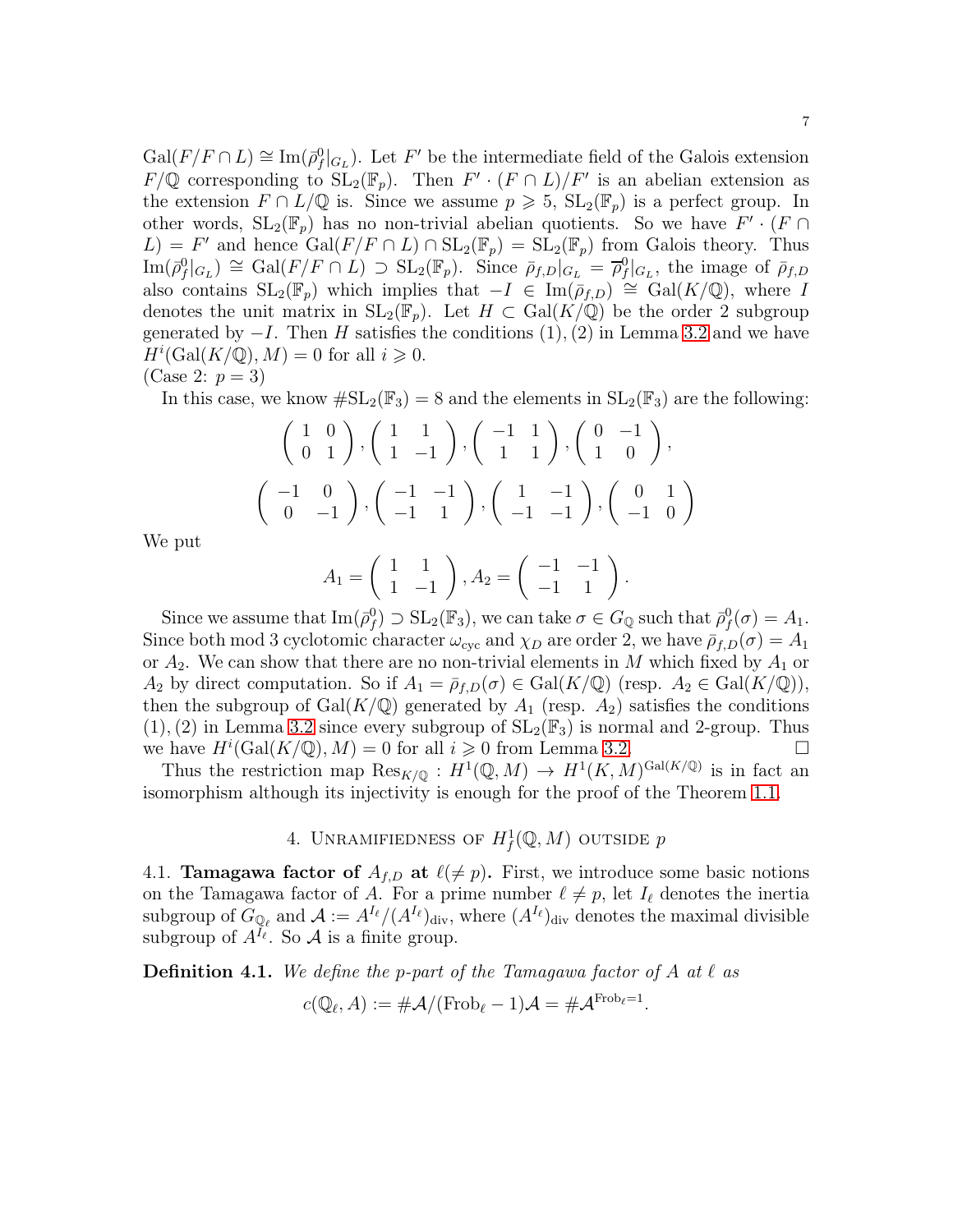Here Frob<sub>ℓ</sub> denotes the Frobenius element in  $Gal(\mathbb{Q}_\ell^{\text{ur}}/\mathbb{Q}_\ell)$ . Note that for an endmorphism g of A, the orders of ker(g) and coker(g) are the same since A is finite, hence the second equality in the definition holds. Roughly speaking, this Tamagawa factor of A can be used to measure the difference  $H^1_{\text{ur}}(\mathbb{Q}_\ell, M)$  and the local condition  $H^1_f(\mathbb{Q}_\ell,M).$ 

<span id="page-7-0"></span>**Proposition 4.2.** *If*  $c(\mathbb{Q}_{\ell}, A) = 1$ *, then*  $H_f^1(\mathbb{Q}_{\ell}, M) = H_{\text{ur}}^1(\mathbb{Q}_{\ell}, M)$ *.* 

(Proof of Proposition [4.2\)](#page-7-0)

We first consider the local condition with the coefficient in A.

$$
H_{\text{ur}}^1(\mathbb{Q}_{\ell}, A)/H_f^1(\mathbb{Q}_{\ell}, A) \xrightarrow{\sim} \text{coker}\left(H_f^1(\mathbb{Q}_{\ell}, V) = H_{\text{ur}}^1(\mathbb{Q}_{\ell}, V) \xrightarrow{\pi} H_{\text{ur}}^1(\mathbb{Q}_{\ell}, A)\right)
$$
  

$$
\xrightarrow{\sim} \text{coker}\left(V^{I_{\ell}}/(\text{Frob}_{\ell} - 1)(V^{I_{\ell}}) \xrightarrow{\pi} A^{I_{\ell}}/(\text{Frob}_{\ell} - 1)(A^{I_{\ell}})\right)
$$
  

$$
\xrightarrow{\sim} \mathcal{A}/(\text{Frob}_{\ell} - 1)\mathcal{A}.
$$

Here we use the following identification in the second isomorphism above.

$$
H^1_{\text{ur}}(\mathbb{Q}_\ell, V) = H^1(\mathbb{Q}_\ell^{\text{ur}}/\mathbb{Q}_\ell, V^{I_\ell}) \xrightarrow{\sim} V^{I_\ell}/(\text{Frob}_\ell - 1)(V^{I_\ell})
$$

where the isomorphism ev is given by evaluating every 1-cocycle with  $Frob_{\ell}$ . Thus if  $c(\mathbb{Q}_{\ell}, A) = \#A/(\text{Frob}_{\ell} - 1)A = 1$ , we have  $H^1_{\text{ur}}(\mathbb{Q}_{\ell}, A) = H^1_f(\mathbb{Q}_{\ell}, A)$ . On the other hand, since  $H^1_f(\mathbb{Q}_\ell,M)$  is the inverse image of  $H^1_f(\mathbb{Q}_\ell,A) = H^1_{ur}(\mathbb{Q}_\ell,A)$  under  $\iota: H^1_f(\mathbb{Q}_\ell, M) \to H^1_f(\mathbb{Q}_\ell, A)$ , we have

$$
H_f^1(\mathbb{Q}_\ell, M) = \ker(H^1(\mathbb{Q}_\ell, M) \to H^1(\mathbb{Q}_\ell, A) \to H_f^1(\mathbb{Q}_\ell^{ur}, A)^{\text{Frob}_\ell = 1})
$$
  
=  $\ker(H^1(\mathbb{Q}_\ell, M) \to H^1(\mathbb{Q}_\ell^{ur}, M)^{\text{Frob}_\ell = 1} \stackrel{g}{\to} H_f^1(\mathbb{Q}_\ell^{ur}, A)^{\text{Frob}_\ell = 1}).$ 

Here the homomorphism g is injective. In fact, from an exact sequence of  $I_{\ell}$ -modules

$$
0 \to M \longrightarrow A \xrightarrow{\times p} A \to 0,
$$

we have an exact sequence

$$
0 \to (A^{I_{\ell}} \otimes \mathbb{F}_p)^{\text{Frob}_{\ell} = 1} \longrightarrow H^1(\mathbb{Q}_{\ell}^{\text{ur}}, M)^{\text{Frob}_{\ell} = 1} \stackrel{g}{\longrightarrow} H^1(\mathbb{Q}_{\ell}^{\text{ur}}, A)^{\text{Frob}_{\ell} = 1}.
$$

Since  $A^{I_{\ell}} \otimes \mathbb{F}_p = A \otimes \mathbb{F}_p$ , we obtain

$$
\ker(g) = (A^{I_{\ell}} \otimes \mathbb{F}_p)^{\text{Frob}_{\ell} = 1} = (\mathcal{A} \otimes \mathbb{F}_p)^{\text{Frob}_{\ell} = 1} = \mathcal{A}^{\text{Frob}_{\ell} = 1} \otimes \mathbb{F}_p = 0.
$$

In the third equality above, we use the assumption  $c(\mathbb{Q}_{\ell}, A) = \#A^{\text{Frob}_{\ell} = 1} = 1$  to get  $H^1(\mathbb{Q}_\ell^{\text{ur}}/\mathbb{Q}_\ell,\mathcal{A})=0.$  Thus the homomorphism g is injective and we get

$$
H^1_f(\mathbb{Q}_\ell,M)=\ker(H^1(\mathbb{Q}_\ell,M)\to H^1(\mathbb{Q}_\ell^{\mathrm{ur}},M)^{\mathrm{Frob}_\ell=1})=H^1_{\mathrm{ur}}(\mathbb{Q}_\ell,M).
$$

 $\Box$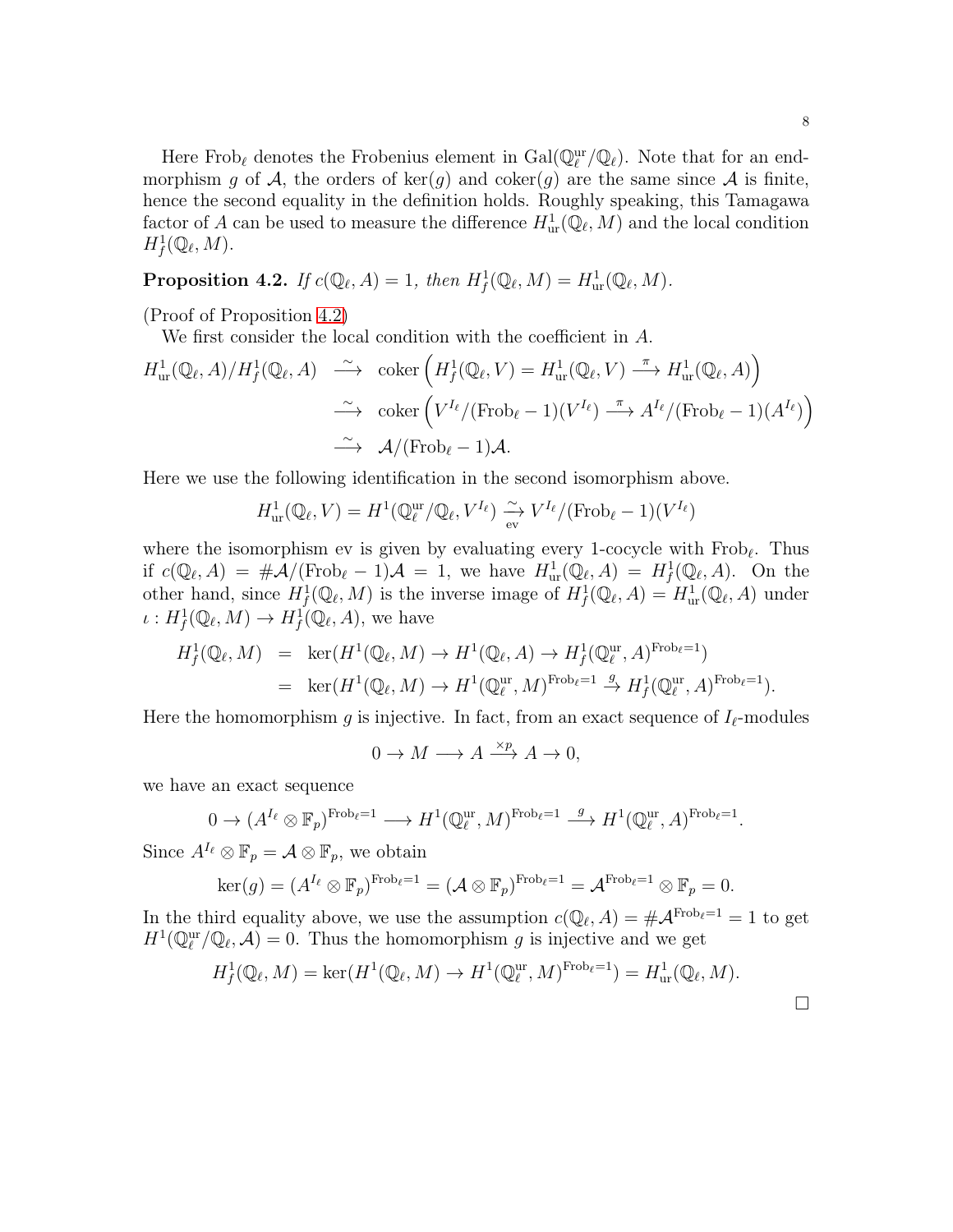4.2. Unramifiedness of  $H_f^1$  outside p. Now we prove the following proposition which is the claim in (Step 2).

<span id="page-8-0"></span> $\bf{Proposition~4.3.}$  *If the Tamagawa factor*  $c(\mathbb{Q}_{\ell},A)$  *of*  $A$  *at*  $\ell$  *is trivial for every prime*  $\ell$  with  $\ell \mid N$  (the assumption (4) in Theorem [1.1\)](#page-1-0), then the elements in  $H^1_f(\mathbb{Q}, M)$ *are unramified outside* p*.*

(Proof of Proposition [4.3\)](#page-8-0)

Since  $p \geqslant 3$ , there is nothing to prove for unramifiedness at the infinite place of Q. If  $\ell \nmid N$ , the inertia subgroup  $I_{\ell}$  at  $\ell$  acts on  $A_f^0 = V_f^0/T_f^0$  trivially. So we have

$$
A_{f,D}^{I_{\ell}} = \begin{cases} A_{f,D} & (\sqrt{D} \in \mathbb{Q}_{\ell}^{\text{ur}}), \\ 0 & (\text{otherwise}). \end{cases}
$$

Hence we have  $c(\mathbb{Q}_{\ell}, A) = 1$  in both cases to get  $H^1_f(\mathbb{Q}_{\ell}, M) = H^1_{ur}(\mathbb{Q}_{\ell}, M)$  from Proposition [4.2.](#page-7-0) While for  $\ell \mid N$ , we assume that  $c(\mathbb{Q}_{\ell}, T) = 1$  and obtain  $H^1_f(\mathbb{Q}_{\ell}, M) =$  $H^1_{\text{ur}}(\mathbb{Q}_\ell, M)$ . Thus elements in the Selmer group  $H^1_f(\mathbb{Q}, M)$  are unramified outside p.  $\Box$ 

Finally, we introduce a sufficient condition on  $M = A[p]$  for  $c(\mathbb{Q}_{\ell}, A) = 1$ .

**Proposition 4.4.** For a prime number  $\ell \neq p$ , if  $M^{G_{\mathbb{Q}_{\ell}}} = 0$ , then  $c(\mathbb{Q}_{\ell}, A) = 1$ .

(Proof of Proposition [4.3\)](#page-8-0)

We have an commutative diagram of exact sequences

$$
0 \longrightarrow (A^{I_{\ell}})_{\text{div}} \longrightarrow A^{I_{\ell}} \longrightarrow A \longrightarrow 0
$$
  
\n
$$
\downarrow \text{Frob}_{p-1} \qquad \downarrow \text{Frob}_{p-1} \qquad \downarrow \text{Frob}_{p-1}
$$
  
\n
$$
0 \longrightarrow (A^{I_{\ell}})_{\text{div}} \longrightarrow A^{I_{\ell}} \longrightarrow A \longrightarrow 0.
$$

Since we assume  $M^{G_{\mathbb{Q}_\ell}} = 0$  and this is equivalent to the condition  $H^0(\mathbb{Q}_\ell, A) = 0$ , the middle vertical arrow is injective and so is the left vertical arrow. While  $(A^{I_{\ell}})_{\text{div}}$ is the direct sum of finite number of  $\mathbb{Q}_p/\mathbb{Z}_p$ , the injective left vertical arrow is in fact an isomorphism. So the right vertical arrow is injective by Snake lemma which implies  $c(\mathbb{Q}_\ell, A) = \#A^{\text{Frob}_p = 1} = 1.$ 

# 5. THE IMAGE OF THE RESTRICTION MAP  $\text{Res}_{p}^{\text{ur}}$

5.1. Image of the localization at  $p$ . In this section, we consider the restriction map  $\text{Res}_p^{\text{ur}}: H^1_f(\mathbb{Q}, M) \to H^1(\mathbb{Q}_p^{\text{ur}}, M)$  at p and show that its image has at most dimension 1 over  $\mathbb{F}_p$  under the assumptions (2) in Theorem [1.1.](#page-1-0) We decompose the restriction map as

$$
\operatorname{Res}_p^{\text{ur}}: H^1_f(\mathbb{Q}, M) \xrightarrow{\operatorname{Loc}_p} H^1(\mathbb{Q}_p, M) \xrightarrow{\operatorname{Res}_{\mathbb{Q}_p^{\text{ur}}/\mathbb{Q}_p}} H^1(\mathbb{Q}_p^{\text{ur}}, M),
$$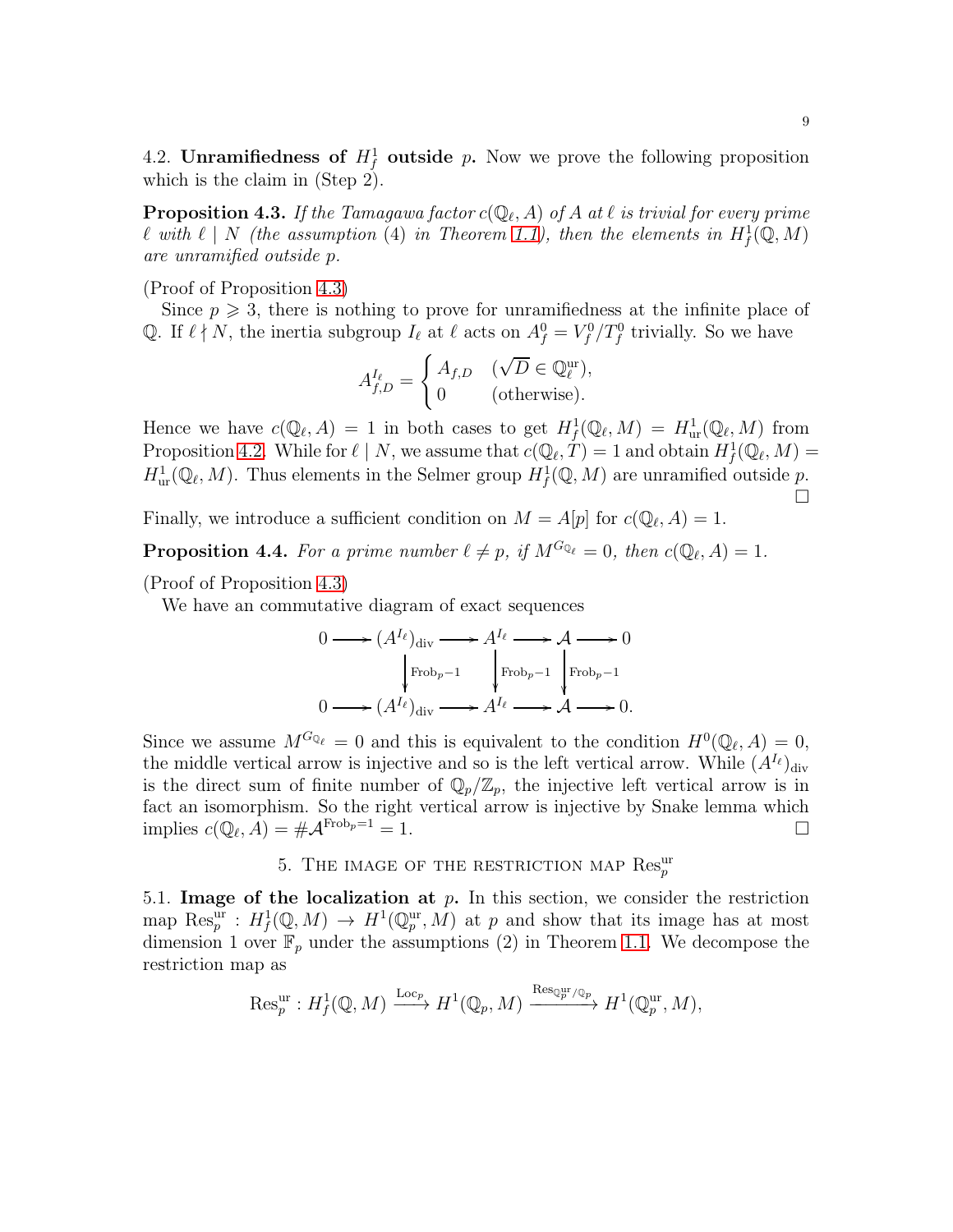and study the image of  $Loc<sub>p</sub>$  which is the restriction of cohomology classes to the decomposition group at p. The image of  $H^1_f(\mathbb{Q}, M)$  under  $\text{Loc}_p$  is in the local condition  $H^1_f(\mathbb{Q}_p, M)$  at p. By the definition of the local condition and the exact sequence [\(1\)](#page-4-1), we have an exact sequence

$$
0 \to A^{G_{\mathbb{Q}_p}} \otimes \mathbb{F}_p \to H^1_f(\mathbb{Q}_p, M) \xrightarrow{\iota} H^1_f(\mathbb{Q}_p, A)[p] \to 0.
$$

So we have an inequality

<span id="page-9-1"></span>
$$
\dim_{\mathbb{F}_p}(\text{Im}(\text{Loc}_p)) \leq \dim_{\mathbb{F}_p}(H^1_f(\mathbb{Q}_p, M))
$$
\n
$$
\leq \dim_{\mathbb{F}_p}(A^{G_{\mathbb{Q}_p}} \otimes \mathbb{F}_p) + \dim_{\mathbb{F}_p}(H^1_f(\mathbb{Q}_p, A)[p]).
$$

The dimension of  $H^1_f(\mathbb{Q}_p, A)[p]$  can be computed by p-adic Hodge theory. We use the following fact.

**Proposition 5.1** ([\[1\]](#page-22-2), Corollary 3.8.4). Let V be a p-adic representation of  $G_{\mathbb{Q}_p}$ ,  $and \ \mathbf{D}_{dR}(V) := (V \otimes \mathbf{B}_{dR})^{G_{\mathbb{Q}_p}}, \mathbf{D}_{dR}^+(V) := (V \otimes \mathbf{B}_{dR}^+)^{G_{\mathbb{Q}_p}}, \ where \ \mathbf{B}_{dR} \ \text{is Fontaine's de}$ *Rham period ring and*  $\mathbf{B}_{dR}^+$  *is its valuation ring. If* V *is a de Rham representation, then*

<span id="page-9-0"></span>(3) 
$$
\dim_{\mathbb{Q}_p}(H^1_f(\mathbb{Q}_p,V)) = \dim_{\mathbb{Q}_p}(\mathbf{D}_{\mathrm{dR}}(V)/\mathbf{D}^+_{\mathrm{dR}}(V)) + \dim_{\mathbb{Q}_p}H^0(\mathbb{Q}_p,V).
$$

Since we assume  $p \nmid N$ , the *p*-adic representation  $V_f^0$  of  $G_{\mathbb{Q}_p}$  is crystalline and its Hodge-Tate weight is  $\{0, k-1\}$ . So  $V = V_{f,D}$  is also crystalline with Hodge-Tate weight  $\{1 - k/2, k/2\}$ , hence we obtain  $\dim_{\mathbb{Q}_p}(\mathbf{D}_{dR}(V)/\mathbf{D}_{dR}^+(V)) = 2 - 1 = 1$ . Since  $H^1_f(\mathbb{Q}_p, A)$  is the image of  $H^1_f(\mathbb{Q}_p, V)$  and cofinitely generated as a  $\mathbb{Z}_p$ -module, we have  $\dim_{\mathbb{F}_p} (H^1_f(\mathbb{Q}_p, A)[p]) = \dim_{\mathbb{Q}_p} (H^1_f(\mathbb{Q}_p, V)).$  Then by [\(3\)](#page-9-0), we obtain

<span id="page-9-2"></span>(4) 
$$
\dim_{\mathbb{F}_p}(H^1_f(\mathbb{Q}_p,A)[p]) = 1 + \dim_{\mathbb{Q}_p}H^0(\mathbb{Q}_p,V).
$$

From  $(2)$ ,  $(4)$ , we have

<span id="page-9-4"></span>(5) 
$$
\dim_{\mathbb{F}_p}(\text{Im}(\text{Loc}_p)) \leqslant \dim_{\mathbb{F}_p} (A^{G_{\mathbb{Q}_p}} \otimes \mathbb{F}_p) + 1 + \dim_{\mathbb{Q}_p} H^0(\mathbb{Q}_p, V).
$$

In the following, we compute the first and the third terms in the above equality.

### 5.2. Supersingular case.

<span id="page-9-3"></span>**Proposition 5.2.** If f is supersingular at p and  $k \leq p+1$ , then we have

$$
A^{G_{\mathbb{Q}_p}} \otimes \mathbb{F}_p = V^{G_{\mathbb{Q}_p}} = 0.
$$

We use the following result of Fontaine and Edixhoven.

Theorem (Fontaine-Edixhoven).

*If the weight*  $k$  *of*  $f$  *satisfies*  $2 \leq k \leq p+1$ *, then*  $\bar{\rho}_f^0|_{G_{\mathbb{Q}_p}}$  *is irreducible.* 

**Remark 5.3.** *Note that we cite their result as far as we use it. Their result describe a* more precise local behavior of  $\bar{\rho}_f^0$  at a supersingular prime. See for example [\[6\]](#page-22-3).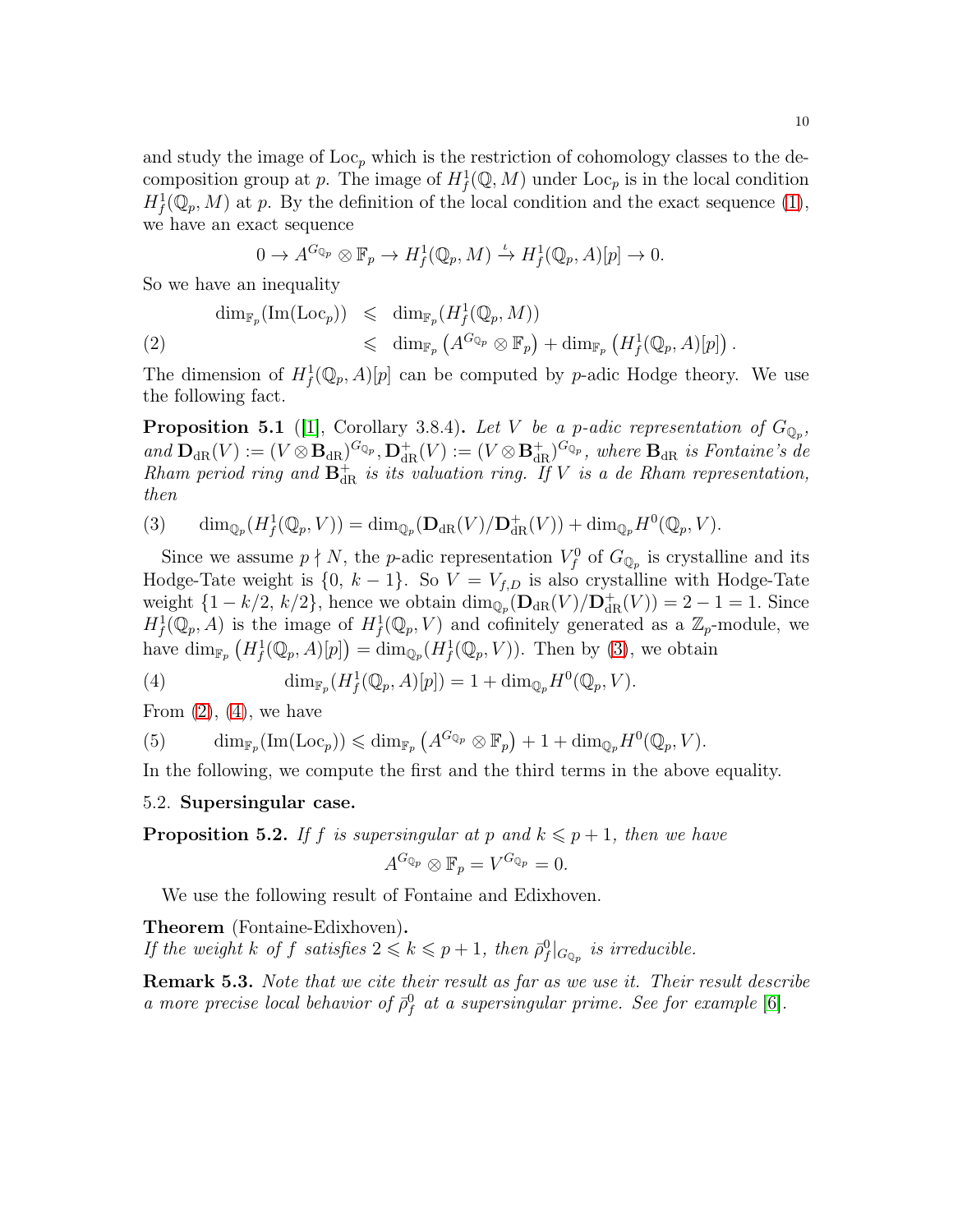(Proof of Proposition [5.2\)](#page-9-3)

From the above result,  $M_f^0$  and its twist  $M = M_{f,D}$  are irreducible  $G_{\mathbb{Q}_p}$ -modules. Hence we obtain  $M^{G_{\mathbb{Q}_p}} = A[p]^{G_{\mathbb{Q}_p}} = 0$  and  $A^{G_{\mathbb{Q}_p}} = 0$  to get  $A^{G_{\mathbb{Q}_p}} \otimes \mathbb{F}_p = 0$ . Since the residual representation M is irreducible, the p-adic representation  $\hat{V}$  is also irreducible as a  $G_{\mathbb{Q}_p}$ -module which implies  $V^{G_{\mathbb{Q}_p}} = 0$ .

#### 5.3. Ordinary case.

<span id="page-10-0"></span>**Proposition 5.4.** *Suppose* f *is ordinary at p. Then we have*  $V^{G_{\mathbb{Q}_p}} = 0$ .

(Proof of Proposition [5.4\)](#page-10-0)

We fix a basis of  $T_f^0$  over  $\mathbb{Z}_p$  and this also yields a basis of  $V_f^0$  over  $\mathbb{Q}_p$ . Taking corresponding bases  $\{v_1, v_2\}$  for its twist  $V = V_{f,D}$ , we know  $g \in G_{\mathbb{Q}_p}$  acts on it as

<span id="page-10-1"></span>(6) 
$$
\begin{pmatrix} \chi_{\text{cyc}}^{k/2}(g)\psi^{-1}(g) & u(g) \\ 0 & \psi(g)\chi_{\text{cyc}}^{1-k/2} \end{pmatrix} \cdot \chi_D(g),
$$

where  $\psi: G_{\mathbb{Q}_p} \to \mathbb{Z}_p^{\times}$  is an unramified character and  $u(g) \in \mathbb{Z}_p$ . We have a subspace  $W_1 := \mathbb{Q}_p v_1$  of V on which  $G_{\mathbb{Q}_p}$  acts via the character  $\chi_{\text{cyc}}^{k/2} \chi_D \psi^{-1} : G_{\mathbb{Q}_p} \to \mathbb{Z}_p^{\times}$ . If  $V^{G_{\mathbb{Q}_p}} \neq 0$ , in other words, there is a non-trivial subspace  $W_0$  of V on which  $G_{\mathbb{Q}_p}$ acts trivially, then that is 1-dimensional and linearly independent with  $W_1$  since  $\chi_{\rm cyc}^{k/2} \chi_D \psi^{-1} \neq 1$ . Then the matrix [\(6\)](#page-10-1) is similar to

$$
\left(\begin{array}{cc} \chi_{\rm cyc}^{k/2}(g)\chi_D\psi^{-1}(g) & 0\\ 0 & 1 \end{array}\right).
$$

Taking determinants of above matrices, we have

$$
\chi_{\text{cyc}}(g) = \chi_{\text{cyc}}^{k/2}(g) \chi_D(g) \psi^{-1}(g) \text{ for all } g \in G_{\mathbb{Q}_p},
$$

but this equality can not be hold. This is a contradiction and hence we obtain  $V^{G_{\mathbb{Q}_p}}=0.$  $^{G_{\mathbb{Q}_p}}=0.$ 

<span id="page-10-2"></span>**Proposition 5.5.** Suppose f is ordinary at p and  $p - 1 \nmid k - 1$ . Then we have  $M^{G_{\mathbb{Q}_p}} = 0$  *if and only if the following situations depending on* D *do not happen:*  $(When p \nmid D)$ 

- (a) M does not split as a  $G_{\mathbb{Q}_p}$ -module and  $p-1 \mid k/2$  and  $a_p \equiv 1 \pmod{p}$ .
- (b) M splits as a  $G_{\mathbb{Q}_p}$ -module and  $p-1 \mid k/2$  or  $1-k/2$  and  $a_p \equiv 1 \pmod{p}$ .

 $(When D = p^* := (-1)^{\frac{p-1}{2}}p)$ 

- (c) M does not split as a  $G_{\mathbb{Q}_p}$ -module and  $p-1 \mid \frac{k-p+1}{2}$  and  $a_p \equiv 1 \pmod{p}$ .
- (d) M *splits as a*  $G_{\mathbb{Q}_p}$ -module and  $p-1 \mid \frac{k-p+1}{2}$  or  $\frac{k+p-3}{2}$  and  $a_p \equiv 1 \pmod{p}$ .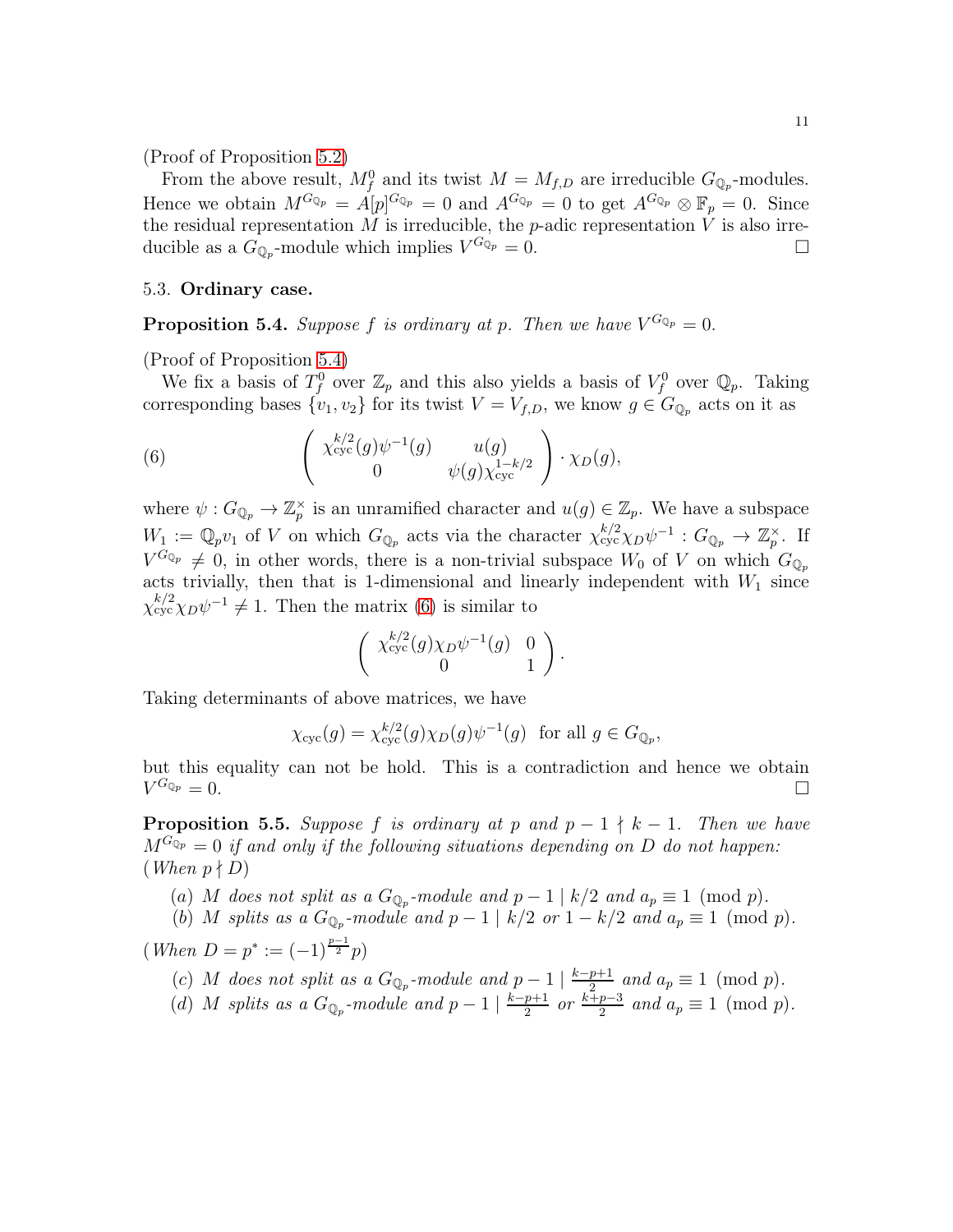(Proof of Proposition [5.5\)](#page-10-2)

We fix a basis of  $T_f^0$  over  $\mathbb{Z}_p$  as in the proof of Proposition [5.4](#page-10-0) and this yields a basis of  $M_f^0$  over  $\mathbb{F}_p$ . Taking a corresponding basis  $\{m_1, m_2\}$  for its twist  $M = M_{f,D}$ over  $\mathbb{F}_p$ , we know  $g \in G_{\mathbb{Q}_p}$  acts on M as

<span id="page-11-1"></span>(7) 
$$
\begin{pmatrix} \omega_{\text{cyc}}^{k/2}(g)\bar{\psi}^{-1}(g) & \bar{u}(g) \\ 0 & \bar{\psi}(g)\omega_{\text{cyc}}^{1-k/2} \end{pmatrix} \cdot \chi_D(g),
$$

where  $\psi$  and  $u(g) \in \mathbb{Z}_p$  are as in [\(6\)](#page-10-1) and  $\psi$  and  $\bar{u}(g)$  are their reduction modulo p. We show that  $M^{G_{\mathbb{Q}_p}}=0$  if the situations described in Proposition [5.5](#page-10-2) do not occur by a case-by-case computation.

 $(Case 1 : p \nmid D)$ 

In this case we have  $\sqrt{D} \in \mathbb{Q}_p^{\text{ur}}$ . So  $g \in I_p$  acts on M via a matrix

$$
\left(\begin{array}{cc} \omega_{\text{cyc}}^{k/2}(g) & \bar{u}(g) \\ 0 & \omega_{\text{cyc}}^{1-k/2} \end{array}\right).
$$

First, suppose M splits as a  $G_{\mathbb{Q}_p}$ -module, in other words  $\bar{u} = 0$ . For  $a, b \in \mathbb{F}_p$ , an element  $x = am_1 + bm_2 \in M$  and  $g \in I_p$ ,

<span id="page-11-0"></span>
$$
g(x) = g(av_1 + bv_2) = a\omega_{\text{cyc}}^{k/2}(g)m_1 + b\omega_{\text{cyc}}^{1-k/2}(g)m_2.
$$

Thus  $x \in M^{I_p}$  if and only if

(8) 
$$
a\omega_{\text{cyc}}^{k/2}(g) = a, \ b\omega_{\text{cyc}}^{1-k/2}(g) = b \ \text{for all } g \in I_p.
$$

If  $p-1 \nmid k/2$  and  $p-1 \nmid 1-k/2$ , then conditions in [\(8\)](#page-11-0) implies  $a = b = 0$  and we get  $M^{G_{\mathbb{Q}_p}} \subset M^{I_p} = 0$ . If one of the conditions  $p-1 \mid k/2$  or  $p-1 \mid 1-k/2$ holds, then  $M^{I_p} = \mathbb{F}_p m_1$  or  $M^{I_p} = \mathbb{F}_p m_2$  respectively. We know that the Frobenius element Frob<sub>p</sub> acts on  $\mathbb{F}_p m_1$  and  $\mathbb{F}_p m_2$  via multiplication by  $a_p(f)^{-1}$  mod p and  $a_p(f)$  mod p respectively, where  $a_p(f)$  is the p-th Fourier coefficient of f. Thus  $M^{G_{\mathbb{Q}_p}} = (M^{I_p})^{\text{Frob}_p=1} = 0$  if we have  $a_p(f) \not\equiv 1 \pmod{p}$ . If  $a_p(f) \equiv 1 \pmod{p}$ ,  $M^{G_{\mathbb{Q}_p}}$  is a 1-dimensional subspace of M.

Next, suppose M does not split as a  $G_{\mathbb{Q}_p}$ -module, we use the following lemma.

**Lemma 5.6.** Suppose M does not split as a  $G_{\mathbb{Q}_p}$ -module. If  $p-1 \nmid k-1$ , then we  $have \ \bar{u}(G_{\mathbb{Q}_p^{\rm ab}}) \neq 0$  *for a suitable basis of*  $M$ *, where*  $\mathbb{Q}_p^{\rm ab}$  *denotes the maximal abelian extension of* Qp*.*

We prove this lemma later. From [\(7\)](#page-11-1),  $G_{\mathbb{Q}_p^{\text{ab}}}$  acts on M via  $\begin{pmatrix} 1 & \bar{u}(g) \\ 0 & 1 \end{pmatrix}$ . By a similar argument with which we obtain the condition [\(8\)](#page-11-0), we can show that an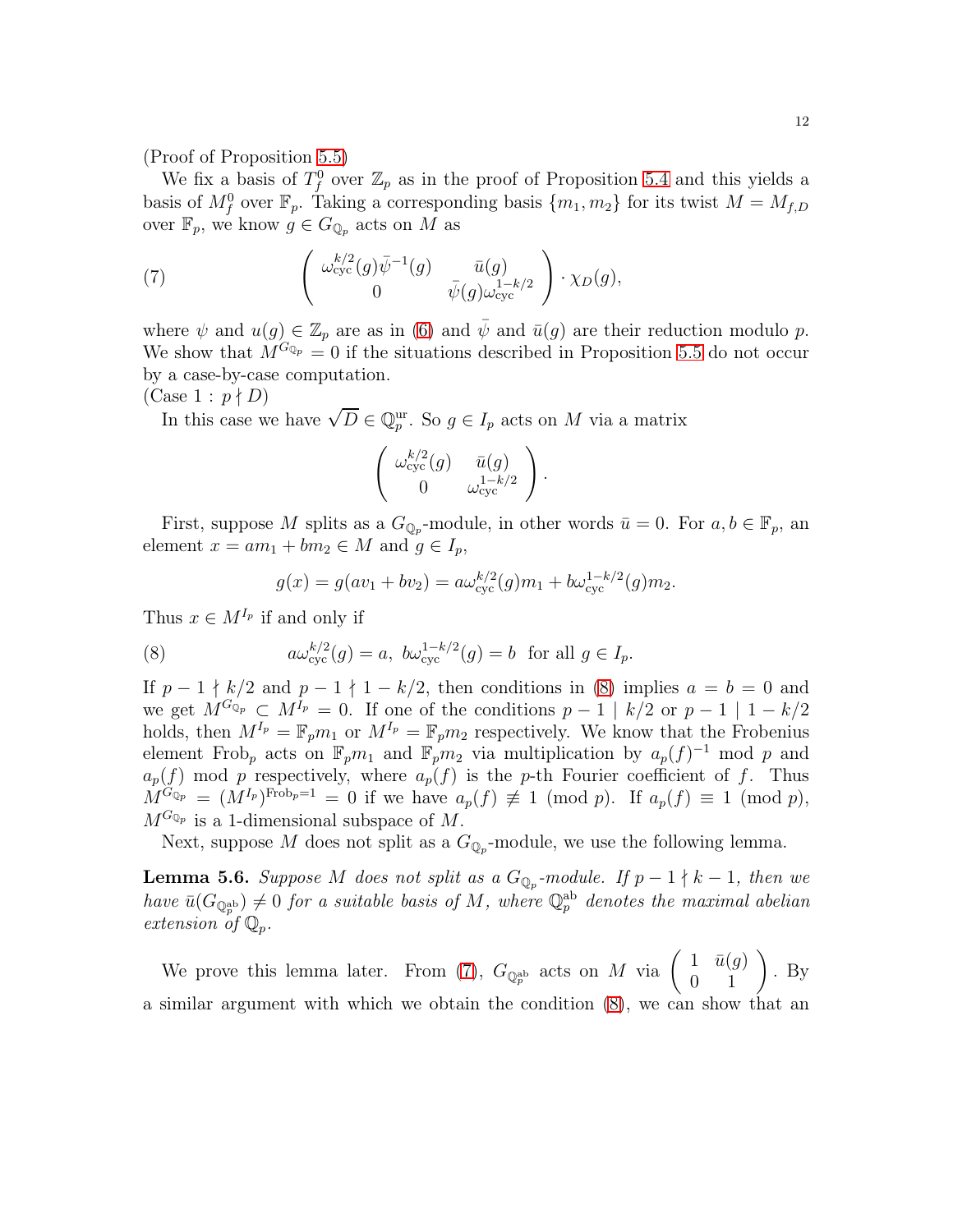element  $x = am_1 + bm_2 \in M$  is fixed by  $G_{\mathbb{Q}_p^{ab}}$  if and only if

$$
a = a + b\bar{u}(g)
$$
 for all  $g \in G_{\mathbb{Q}_p^{\mathrm{ab}}}.$ 

From Lemma [5.7,](#page-13-0) once we retake a suitable basis of M, there exist  $g \in G_{\mathbb{Q}_p^{\text{ab}}}$  such that  $\bar{u}(g) \neq 0$  which implies  $b = 0$  and we obtain  $M^{I_p} = (M^{G_{\mathbb{Q}_p^{ab}}})^{I_p} = (\mathbb{F}_p m_1)^{I_p}$ . Since retaking the basis of  $M$  in Lemme [5.7](#page-13-0) changes only the upper right component  $\bar{u}$  of [\(7\)](#page-11-1) from the proof of Lemma [5.7,](#page-13-0)  $I_p$  acts on  $\mathbb{F}_p m_1$  still via the character  $\omega_{\text{cyc}}^{k/2}$ . Hence if  $p-1 \nmid k/2$ , then  $M^{G_{\mathbb{Q}_p}} \subset M^{I_p} = 0$ . If  $p-1 \mid k/2$ , then  $M^{I_p} = \mathbb{F}_p m_1$  and Frob<sub>p</sub> acts on this space via multiplication by  $a_p(f)^{-1} \mod p$ . Thus if  $a_p(f) \not\equiv 1$ (mod p), we have  $M^{G_{\mathbb{Q}_p}} = (M^{I_p})^{\text{Frob}_p = 1} = 0$  otherwise  $M^{G_{\mathbb{Q}_p}} = \mathbb{F}_p m_1$ .

(Case 2:  $p \mid D$  and  $D \neq p^*$ )

In this case,  $\mathbb{Q}_p^{\text{ur}}(\sqrt{D})$  and  $\mathbb{Q}_p^{\text{ur}}(\zeta_p)$  are linearly disjoint over  $\mathbb{Q}_p^{\text{ur}}$ . Hence there exists  $\sigma \in G_{\mathbb{Q}_p^{\text{ur}}(\zeta_p)}$  such that  $\chi_D(\sigma) = -1$ . From [\(7\)](#page-11-1),  $G_{\mathbb{Q}_p^{\text{ur}}(\zeta_p)}$  acts on M via

$$
\left(\begin{array}{cc} 1 & \bar{u}(g) \\ 0 & 1 \end{array}\right) \cdot \chi_D(g).
$$

Thus an element  $x = am_1 + bm_2 \in M$  fixed by  $G_{\mathbb{Q}_p^{\text{ur}}(\zeta_p)}$  if and only if

<span id="page-12-0"></span>(9) 
$$
\chi_D(g)(a+b\bar{u}(g))=a, \ \chi_D(g)b=b \ \text{ for all } g\in G_{\mathbb{Q}_p^{\mathrm{ur}}(\zeta_p)}.
$$

Putting  $g = \sigma$ , we obtain  $b = 0$  from the second equality in [\(9\)](#page-12-0) since p is odd and then we get  $a = 0$  from the first equality. Thus we have  $M^{G_{\mathbb{Q}_p}} \subset M^{G_{\mathbb{Q}_p}(\zeta_p)} = 0$ .

(Case 3 :  $D = p^*$ )

In this case we have an inclusion  $\mathbb{Q}_p^{\text{ur}}(\sqrt{D}) \subset \mathbb{Q}_p^{\text{ur}}(\zeta_p)$ . Suppose M splits as a  $G_{\mathbb{Q}_p}$ -module. As the calculation in (Case 1), an element  $x = am_1 + bm_2 \in M$  fixed by  $I_p$  if and only if

<span id="page-12-1"></span>(10) 
$$
a\omega_{\text{cyc}}^{k/2}(g)\chi_D(g) = a, \ b\omega_{\text{cyc}}^{1-k/2}(g)\chi_D(g) = b \text{ for all } g \in I_p.
$$

This condition is equivalent to the condition that the same equations hold for a generator  $\tau$  of the Galois group  $Gal(\mathbb{Q}_p^{\text{ur}}(\zeta_p)/\mathbb{Q}_p^{\text{ur}})$ . We have  $\chi_D(\tau) = -1$  and  $\omega_{\text{cyc}}(\tau)$ is order  $p - 1$ . Thus [\(10\)](#page-12-1) is equivalent to the condition

<span id="page-12-2"></span>(11) 
$$
-a\omega_{\text{cyc}}^{k/2}(\tau) = a, -b\omega_{\text{cyc}}^{1-k/2}(\tau) = b.
$$

If  $\frac{p-1}{2} \not\equiv k/2 \pmod{p-1}$  and  $\frac{p-1}{2} \not\equiv 1-k/2 \pmod{p-1}$ , then  $a=b=0$  from the above condition and we get  $M^{G_{\mathbb{Q}_p}} \subset M^{I_p} = 0$ . If one of the conditions  $\frac{p-1}{2} \equiv k/2$ (mod p−1) and  $\frac{p-1}{2} \equiv 1 - k/2 \pmod{p-1}$  holds, then  $M^{I_p} = \mathbb{F}_p m_1$  and  $M^{I_p} = \mathbb{F}_p m_2$ respectively. As in the argument in (Case 1), if  $a_p(f) \not\equiv 1 \pmod{p}$ , then  $M^{G_{\mathbb{Q}_p}} =$  $(M^{I_p})^{\text{Frob}_p=1}=0$  otherwise  $M^{G_{\mathbb{Q}_p}}$  is a 1-dimensional subspace of M.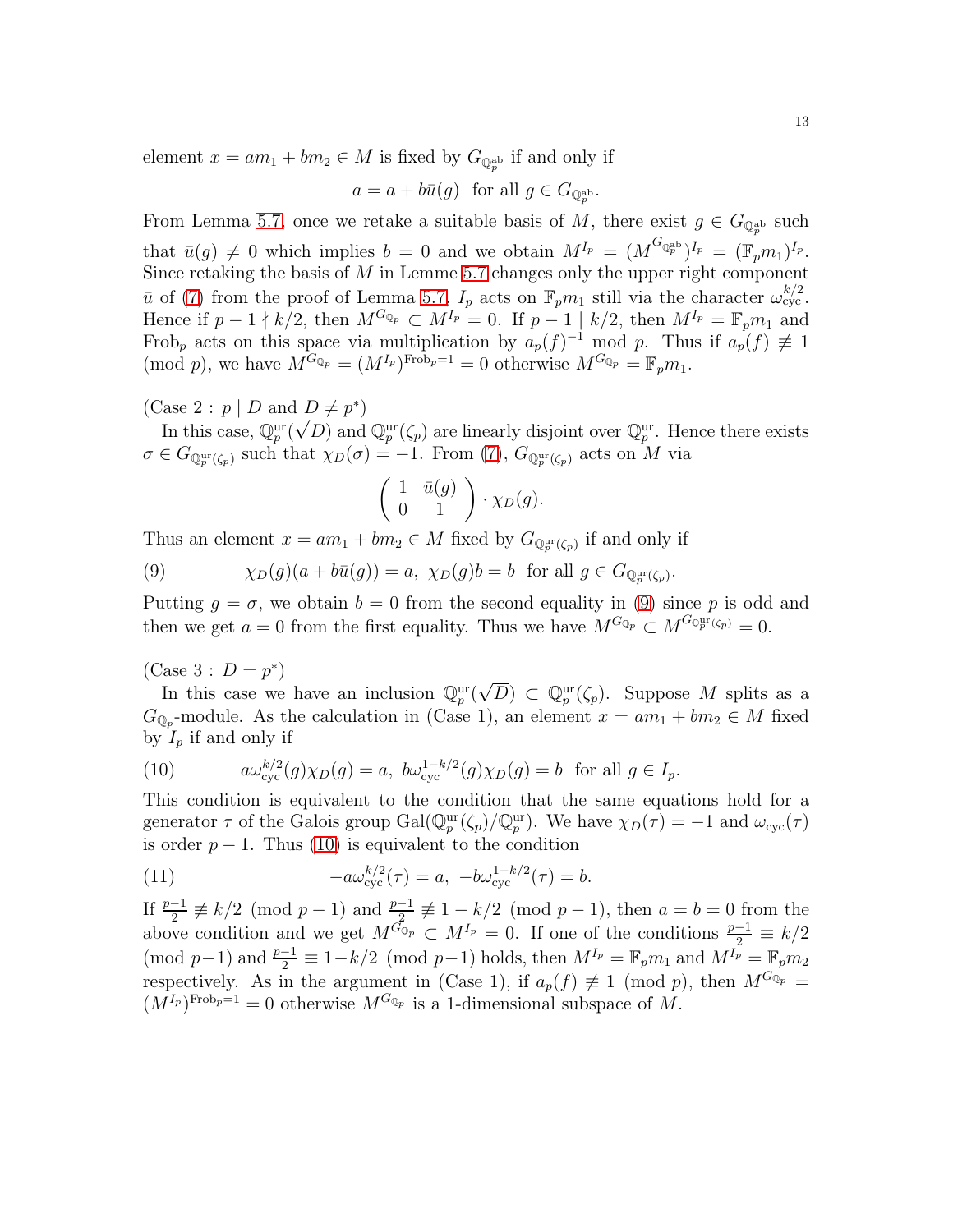Finally, suppose M does not split as a  $G_{\mathbb{Q}_p}$ -module. By the same argument in (Case 1), we can show that an element  $x = am_1 + bm_2 \in M$  is fixed by  $G_{\mathbb{Q}_p^{ab}}$  if and only if

$$
a = a + b\bar{u}(g)
$$
 for all  $g \in G_{\mathbb{Q}_p^{\mathrm{ab}}}.$ 

and this implies  $b = 0$  from Lemma [5.7](#page-13-0) after retaking a suitable basis of M. Then  $M^{I_p} = (M^{G_{\mathbb{Q}_p^{\mathrm{ab}}}})^{I_p} = (\mathbb{F}_p m_1)^{I_p}$  and  $I_p$  acts on  $\mathbb{F}_p m_1$  via  $\omega_{\text{cyc}}^{k/2} \chi_D$ . So we can see that  $x = am_1 \in M^{G_{\mathbb{Q}_p^{\mathrm{ab}}}}$  is fixed by  $I_p$  if and only if

$$
-a\omega_{\text{cyc}}^{k/2}(\tau) = a
$$

as we get the condition [\(11\)](#page-12-2). If  $\frac{p-1}{2} \not\equiv k/2 \pmod{p-1}$ , then  $a = 0$  from this equality and we obtain  $M^{G_{\mathbb{Q}_p}} \subset M^{I_p} = 0$ . If  $\frac{p-1}{2} \equiv k/2 \pmod{p-1}$ , then  $M^{I_p} = \mathbb{F}_p m_1$  and we have  $M^{G_{\mathbb{Q}_p}} = (M^{I_p})^{\text{Frob}_p=1} = (\mathbb{F}_p m_1)^{\text{Frob}_p=1}$ . This is trivial if  $a_p(f) \not\equiv 1 \pmod{p}$ otherwise  $M^{G_{\mathbb{Q}_p}} = \mathbb{F}_p m_1$ .

To finish the proof of Proposition [5.5](#page-10-2) completely, we prove the Lemma [5.7.](#page-13-0)

<span id="page-13-0"></span>**Lemma 5.7.** Suppose M does not split as a  $G_{\mathbb{Q}_p}$ -module. If  $p-1 \nmid k-1$ , then we  $have \bar{u}(G_{\mathbb{Q}_p^{\rm ab}}) \neq 0$  *for a suitable basis of*  $M$ *, where*  $\mathbb{Q}_p^{\rm ab}$  *denotes the maximal abelian extension of* Qp*.*

#### (Proof of Lemma [5.7\)](#page-13-0)

If  $M = M_{f,D}$  does not split as a  $G_{\mathbb{Q}_p}$ -module, then so does  $M_f^0$ . Recall that  $I_p$  acts on  $M_f^0$  via a homomorphism  $\bar{\rho}_f^0$  and the image of  $g \in I_p$  under this is a matrix

<span id="page-13-1"></span>(12) 
$$
\begin{pmatrix} \omega_{\text{cyc}}^{k-1}(g) & \bar{v}(g) \\ 0 & 1 \end{pmatrix},
$$

where  $\bar{v}(g) \in \mathbb{F}_p$ . We show that  $\bar{v}(G_{\mathbb{Q}_p^{\text{ab}}}) \neq 0$  which immediately implies  $\bar{u}(G_{\mathbb{Q}_p^{\text{ab}}}) \neq 0$ since  $\bar{v}$  differs from  $\bar{u}$  by a character  $\omega_{\text{cyc}}^{1-k/2} \otimes \chi_D$ . We use the following fact.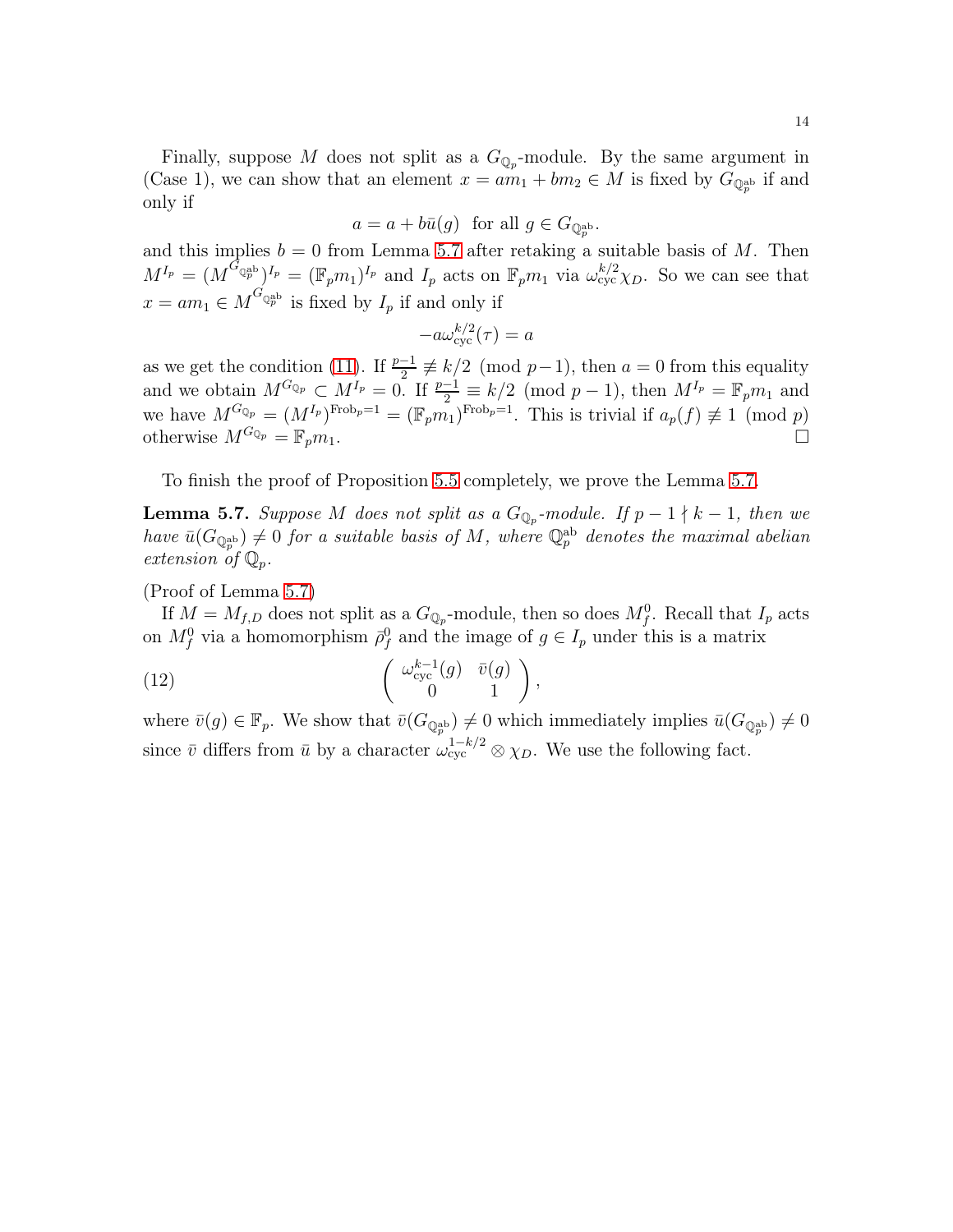<span id="page-14-0"></span>**Proposition 5.8** ([\[13\]](#page-23-5), Lemma 2.2). Let  $p > 2$  be a prime number and  $B \subset GL_2(\mathbb{F}_p)$ *a Borel subgroup such that* B *contains a matrix* g =  $\int a b$  $0 \quad c$  $\setminus$ *with*  $a \not\equiv c \pmod{p}$ . *Let*  $B' := h^{-1}Bh$  *with*  $h = \begin{pmatrix} 1 & b/(c-a) \\ 0 & 1 \end{pmatrix}$ *.* 

(1) *We can decompose* B′ *which is conjugate to* B *as*

$$
B'=B'_d\cdot B'_1,
$$

*and*  $B/[B, B] \cong B'[B', B']$ . Here groups  $B'_d$ ,  $B'_1$  are defined as

$$
B'_d = B' \cap \left\{ \begin{pmatrix} a & 0 \\ 0 & c \end{pmatrix} \middle| a, c \in \mathbb{F}_p^{\times} \right\},\
$$
  

$$
B'_1 = B' \cap \left\{ \begin{pmatrix} 1 & b \\ 0 & 1 \end{pmatrix} \middle| b \in \mathbb{F}_p \right\}.
$$

 $(2)$   $[B', B'] = B'_1.$ 

We put  $\mathcal{D}_p := \bar{\rho}_f^0(G_{\mathbb{Q}_p}), \mathcal{I}_p := \bar{\rho}_f^0(I_p)$ . Since we assume  $p-1 \nmid k-1$ ,  $\omega_{\text{cyc}}^{k-1}$  is not a trivial character. Then there exist a matrix  $A \in \mathcal{I}_p \subset \mathcal{D}_p$  such that  $A = \begin{pmatrix} a & * \\ 0 & 1 \end{pmatrix}$ , and  $a \not\equiv 1 \pmod{p}$ . Thus  $\mathcal{D}_p$  satisfies the assumptions in Proposition [5.8](#page-14-0) and we have a decomposition of  $\mathcal{D}_p$  as in Proposition [5.8](#page-14-0) for a suitable basis of  $M_f^0$ .

$$
\mathcal{D}_p = (\mathcal{D}_p)_d \cdot (\mathcal{D}_p)_1 \n= \left\{ \begin{pmatrix} \omega_{\text{cyc}}^{k-1}(g) \psi^{-1}(g) & 0 \\ 0 & \psi(g) \end{pmatrix} \middle| g \in G_{\mathbb{Q}_p} \right\} \cdot \left\{ \begin{pmatrix} 1 & b \\ 0 & 1 \end{pmatrix} \middle| b \in \mathbb{F}_p \right\}.
$$

Since we assume that  $M_f^0$  does not split, we have  $(\mathcal{D}_p)_1 \neq \{I\}$ . From Proposition [5.8](#page-14-0) (2), this means the commutator subgroup of  $\mathcal{D}_p$  is non-trivial which implies  $\mathcal{D}_p$ is non-abelian. Thus we obtain  $\bar{v}(G_{\mathbb{Q}_p^{\mathrm{ab}}}) \neq 0$  in ([12](#page-13-1)).

Thus we get conditions on which we have  $M^{G_{\mathbb{Q}_p}} = (A[p])^{G_{\mathbb{Q}_p}} = 0$  in Proposition [5.2](#page-9-3) and [5.5.](#page-10-2) Under such conditions, we especially have  $A^{G_{\mathbb{Q}_p}} \otimes \mathbb{F}_p = 0$ . Then from the inequality [\(5\)](#page-9-4), Proposition [5.2,](#page-9-3) [5.4](#page-10-0) and [5.5,](#page-10-2) we obtain the desired inequality

$$
\dim_{\mathbb{F}_p}(\mathrm{Im}(\mathrm{Res}_p^{\mathrm{ur}})) \leqslant \dim_{\mathbb{F}_p}(\mathrm{Im}(\mathrm{Loc}_p)) \leqslant 1
$$

which is the claim of (Step 3) under the assumptions of the propositions.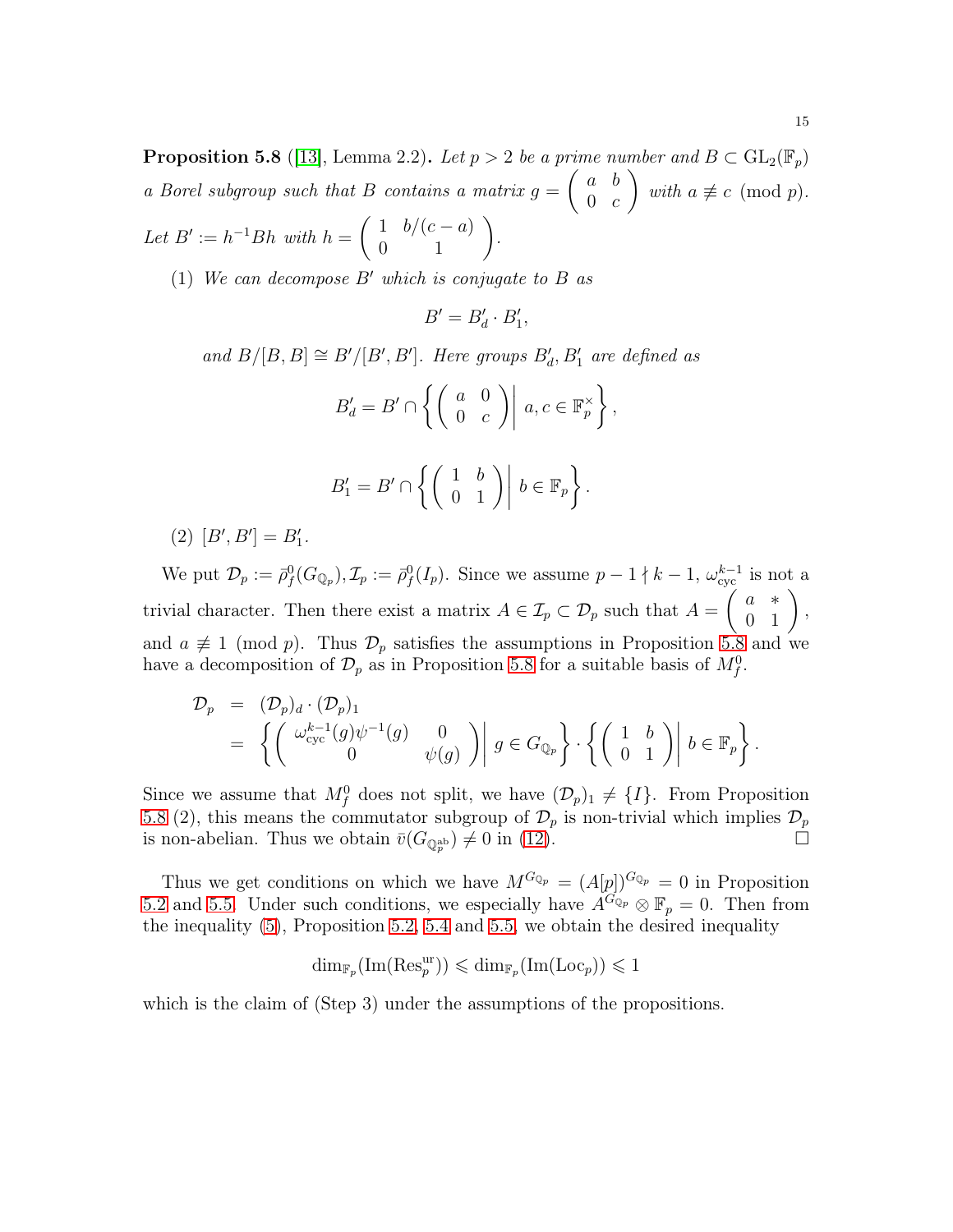5.4. CM case. However, in the ordinary case, if  $k = 2$  and  $T/p^{n}T$  splits for all n, we still have the above inequality  $\dim_{\mathbb{F}_p}(\text{Im}(\text{Res}_p^{\text{ur}})) \leq 1$  even when the situation  $(b)$ in Proposition [5.5](#page-10-2) occurs.

<span id="page-15-1"></span>**Proposition 5.9.** If  $k = 2$  and  $T/p^nT$  splits as a  $G_{\mathbb{Q}_p}$ -module for all n, then we  $have \dim_{\mathbb{F}_p}(\text{Im}(\text{Res}_p^{\text{ur}})) \leq 1.$ 

(Proof of Proposition [5.9\)](#page-15-1)

When the situation (b) occurs, we know that  $M^{G_{\mathbb{Q}_p}}$  is 1-dimensional over  $\mathbb{F}_p$  from the proof of Proposition [5.5](#page-10-2) which implies  $A^{G_{\mathbb{Q}_p}} \otimes \mathbb{F}_p$  is also 1-dimensional. Thus we have  $\dim_{\mathbb{F}_p}(\text{Im}(\text{Loc}_p)) \leqslant \dim_{\mathbb{F}_p}(H^1_f(\mathbb{Q}_p, M)) = 1 + 1 = 2$  from [\(5\)](#page-9-4).

For every  $n \in \mathbb{Z}_{\geqslant 1}$ ,  $I_p$  acts on  $T/p^nT$  via a diagonal matrix

$$
\left(\begin{array}{cc} \chi^{(n)}_{\text{cyc}}(g) & 0\\ 0 & 1 \end{array}\right)
$$

since  $k = 2$  and we assume that  $T/p^nT$  splits as a  $G_{\mathbb{Q}_p}$ -module. Here  $\chi_{\text{cyc}}^{(n)}$  denotes the mod  $p^n$  cyclotomic character. Note that in the situation (b), we assume  $p \nmid D$ and hence  $\chi_D$  is trivial when restricted to the inertia subgroup  $I_p$ . So we have  $(A[p^n])^{I_p} \cong (T/p^nT)^{I_p} \cong \mathbb{Z}/p^n\mathbb{Z}$  and  $A^{I_p} \otimes \mathbb{F}_p \cong (\mathbb{Q}_p/\mathbb{Z}_p) \otimes \mathbb{F}_p = 0$ . On the other hand, there is a commutative diagram

$$
0 \longrightarrow A^{G_{\mathbb{Q}_p}} \otimes \mathbb{F}_p \cong \mathbb{Z}/p\mathbb{Z} \longrightarrow H^1_f(\mathbb{Q}_p, M)
$$
  

$$
\downarrow \qquad \qquad \downarrow \qquad \qquad \downarrow \qquad \qquad \downarrow \qquad \qquad \downarrow \qquad \qquad \downarrow \qquad \qquad \downarrow \qquad \qquad \downarrow \qquad \qquad \downarrow \qquad \qquad \downarrow \qquad \qquad \downarrow \qquad \qquad \downarrow \qquad \qquad \downarrow \qquad \qquad \downarrow \qquad \qquad \downarrow \qquad \qquad \downarrow \qquad \qquad \downarrow \qquad \qquad \downarrow \qquad \qquad \downarrow \qquad \qquad \downarrow \qquad \qquad \downarrow \qquad \qquad \downarrow \qquad \qquad \downarrow \qquad \qquad \downarrow \qquad \qquad \downarrow \qquad \qquad \downarrow \qquad \downarrow \qquad \qquad \downarrow \qquad \downarrow \qquad \downarrow \qquad \qquad \downarrow \qquad \downarrow \qquad \qquad \downarrow \qquad \downarrow \qquad \downarrow \qquad \qquad \downarrow \qquad \downarrow \qquad \qquad \downarrow \qquad \downarrow \qquad \downarrow \qquad \downarrow \qquad \qquad \downarrow \qquad \downarrow \qquad \downarrow \qquad \downarrow \qquad \qquad \downarrow \qquad \downarrow \qquad \downarrow \qquad \downarrow \qquad \qquad \downarrow \qquad \downarrow \qquad \downarrow \qquad \downarrow \qquad \downarrow \qquad \downarrow \qquad \downarrow \qquad \downarrow \qquad \downarrow \qquad \downarrow \qquad \downarrow \qquad \downarrow \qquad \downarrow \qquad \downarrow \qquad \downarrow \qquad \downarrow \qquad \downarrow \qquad \downarrow \qquad \downarrow \qquad \downarrow \qquad \downarrow \qquad \downarrow \qquad \downarrow \qquad \downarrow \qquad \downarrow \qquad \downarrow \qquad \downarrow \qquad \downarrow \qquad \downarrow \qquad \downarrow \qquad \downarrow \qquad \downarrow \qquad \downarrow \qquad \downarrow \qquad \downarrow \qquad \downarrow \qquad \downarrow \qquad \downarrow \qquad \downarrow \qquad \downarrow \qquad \downarrow \qquad \downarrow \qquad \downarrow \qquad \downarrow \qquad \downarrow \qquad \downarrow \qquad \downarrow \qquad \downarrow \qquad \downarrow \qquad \downarrow \qquad \
$$

Thus the restriction map  $\text{Res}_{\mathbb{Q}_p^{\text{ur}}/\mathbb{Q}_p}$  is not injective and its kernel has at least dimension 1 over  $\mathbb{F}_p$ . Since we have a decomposition  $\text{Res}_p^{\text{ur}} = \text{Res}_{\mathbb{Q}_p^{\text{ur}}/\mathbb{Q}_p} \circ \text{Loc}_p$ , we get the desired inequality  $\dim_{\mathbb{F}_p}(\text{Im}(\text{Res}_p^{\text{ur}})) \leq 2 - 1 = 1.$ 

Remark 5.10. *The splitting condition in Proposition [5.9](#page-15-1) corresponds to the condition* (2) *in the theorem of Prasad and Shekhar. Let* T *be an integral* p*-adic Tate module of an elliptic curve* E *over* Q *and suppose* E *has complex multiplication over* an extension of  $\mathbb{Q}_p$ . Then  $T/p^nT$  splits as a  $G_{\mathbb{Q}_p}$ -module for every n. Thus the split*ting condition in Proposition [5.9](#page-15-1) holds for* T*. It is conjectured by Ghate that for a modular form f which is ordinary at p,*  $T_f^0/p^n$  splits as a  $G_{\mathbb{Q}_p}$ -module for all n if and *only if* f *has complex multiplication. For detail, see* [\[9\]](#page-22-4) *for example.*

To summarize, we obtain the following proposition.

<span id="page-15-0"></span>Proposition 5.11. *We assume the following:*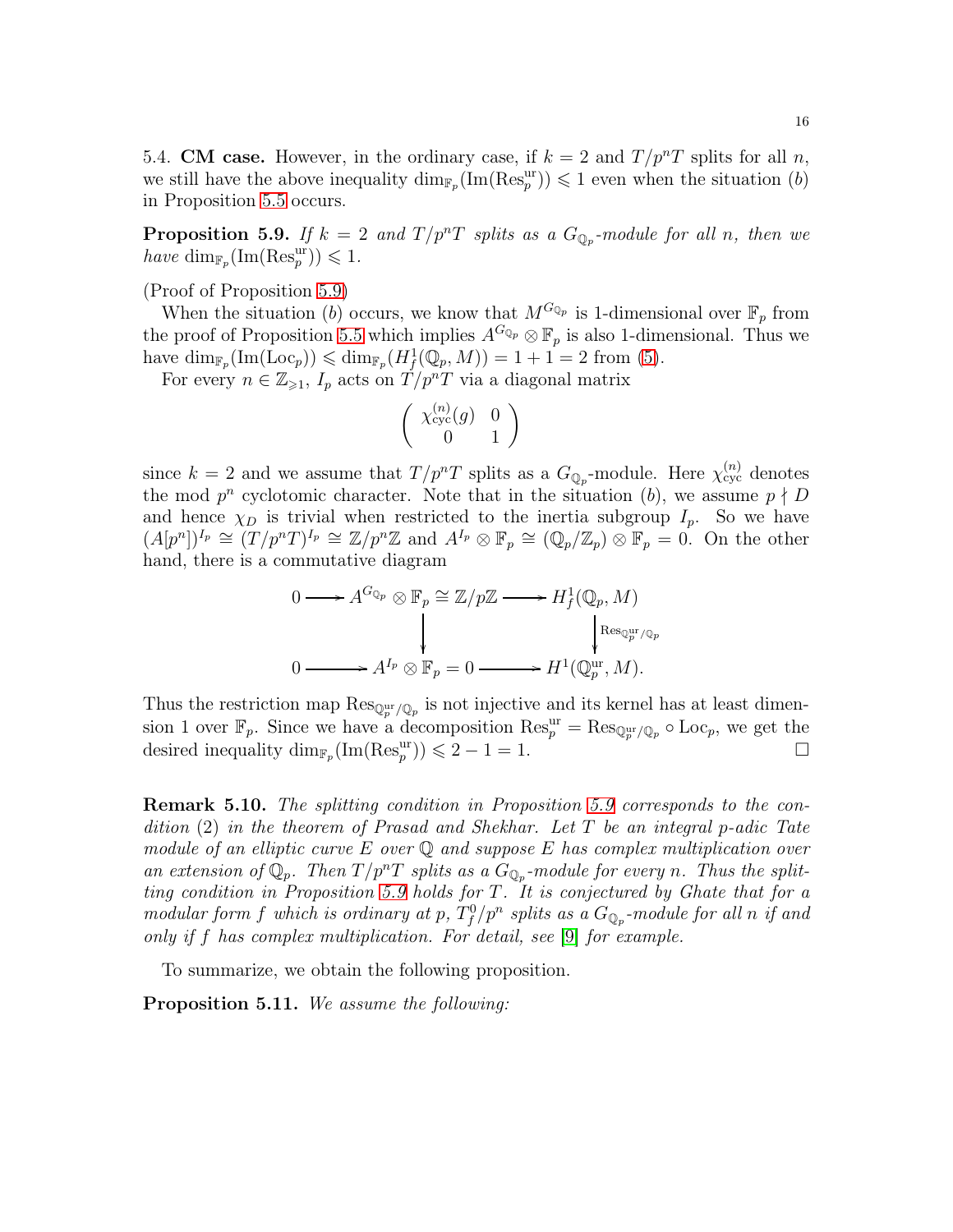- If f is supersingular at p, then  $k \leq p+1$  holds.
- *If* f *is ordinary at* p*, then* p−1 ∤ k −1 *and the conditions below do not occur:*  $(f f p \nmid D.)$ 
	- (a) M does not split as a  $G_{\mathbb{Q}_p}$ -module and  $p-1 \mid k/2$  and  $a_p \equiv 1 \pmod{p}$ .
	- $(b_1)$   $k > 2$  *and*  $M$  *splits as a*  $G_{\mathbb{Q}_p}$ -module and  $p 1 \mid k/2$  *or*  $1 k/2$  *and*  $a_p \equiv 1 \pmod{p}$ .
	- $(b_2)$   $\vec{k} = 2$  and M splits as a  $G_{\mathbb{Q}_p}$ -module and  $T/p^nT$  does not split for some n*.*

$$
(If D = p^* := (-1)^{\frac{p-1}{2}}p.)
$$

(c) M does not split as a  $G_{\mathbb{Q}_p}$ -module and  $p-1 \mid \frac{k-p+1}{2}$  and  $a_p \equiv 1 \pmod{p}$ .

(d) M *splits as a*  $G_{\mathbb{Q}_p}$ -module and  $p-1 \mid \frac{k-p+1}{2}$  or  $\frac{k+p-3}{2}$  and  $a_p \equiv 1 \pmod{p}$ . *Then we have an equality*  $\dim_{\mathbb{F}_p}(\text{Im}(Res_p^{\text{ur}})) \leq 1$ *.* 

This completes the proof of Theorem [1.1](#page-1-0) as we explain in Section 2.

### <span id="page-16-0"></span>6. Numerical examples

We finally introduce some numerical examples of Theorem [1.1.](#page-1-0) To do this, we consider situations in which the inequality

(13) 
$$
\dim_{\mathbb{F}_p} \left( \amalg_{p}^{BK}(\mathbb{Q}, A_{f,D})[p] \right) \geqslant 2
$$

holds. This inequality implies the condition  $\dim_{\mathbb{F}_p}(H^1_f(\mathbb{Q},M_{f,D})) \geq 2$  in Theo-rem [1.1.](#page-1-0) Since the *p*-adic representation  $V_{f,D}$  is self-dual, the  $\mathbb{F}_p$ -dimension of  $\amalg_{p}^{BK}(\mathbb{Q},A_{f,D})[p]$  is even due to the existence of the generalized Cassels-Tate pairing in [\[7\]](#page-22-5). Hence the inequality [\(13\)](#page-16-0) holds if and only if  $\amalg_{p}^{BK}(\mathbb{Q},A_{f,D})$  is non-trivial. We study when this occurs assuming the Bloch-Kato conjecture.

6.1. **Ratios of central L-values.** In the following, we assume  $N = 1$ . For a quadratic discriminant D and a modular form  $f(\tau) = \sum a_n q^n$ , we consider a twisted L-function of f by a quadratic character  $\chi_D$ 

$$
L(f, \chi_D, s) := \sum_{n=1}^{\infty} \frac{\chi_D(n) a_n}{n^s}
$$

which converges absolutely when the real part of  $s$  is sufficiently large. This complex L-function can be continued analytically to the whole complex plane and we can consider its central value  $L(f, \chi_D, k/2)$ .

Let  $D, D' \in \mathbb{Z}$  be two quadratic discriminants. We think the ratio of central values of twisted L-functions  $L(f, \chi_D, k/2)$  and  $L(f, \chi_{D'}, k/2)$ . Suppose that  $L(f, \chi_D, k/2) \neq$ 0. Then the Bloch-Kato conjecture predicts such a value in terms of arithmetic invariants including the order of Bloch-Kato's Tate-Shafarevich group  $\amalg_{p}^{BK}(\mathbb{Q},A_{f,D}),$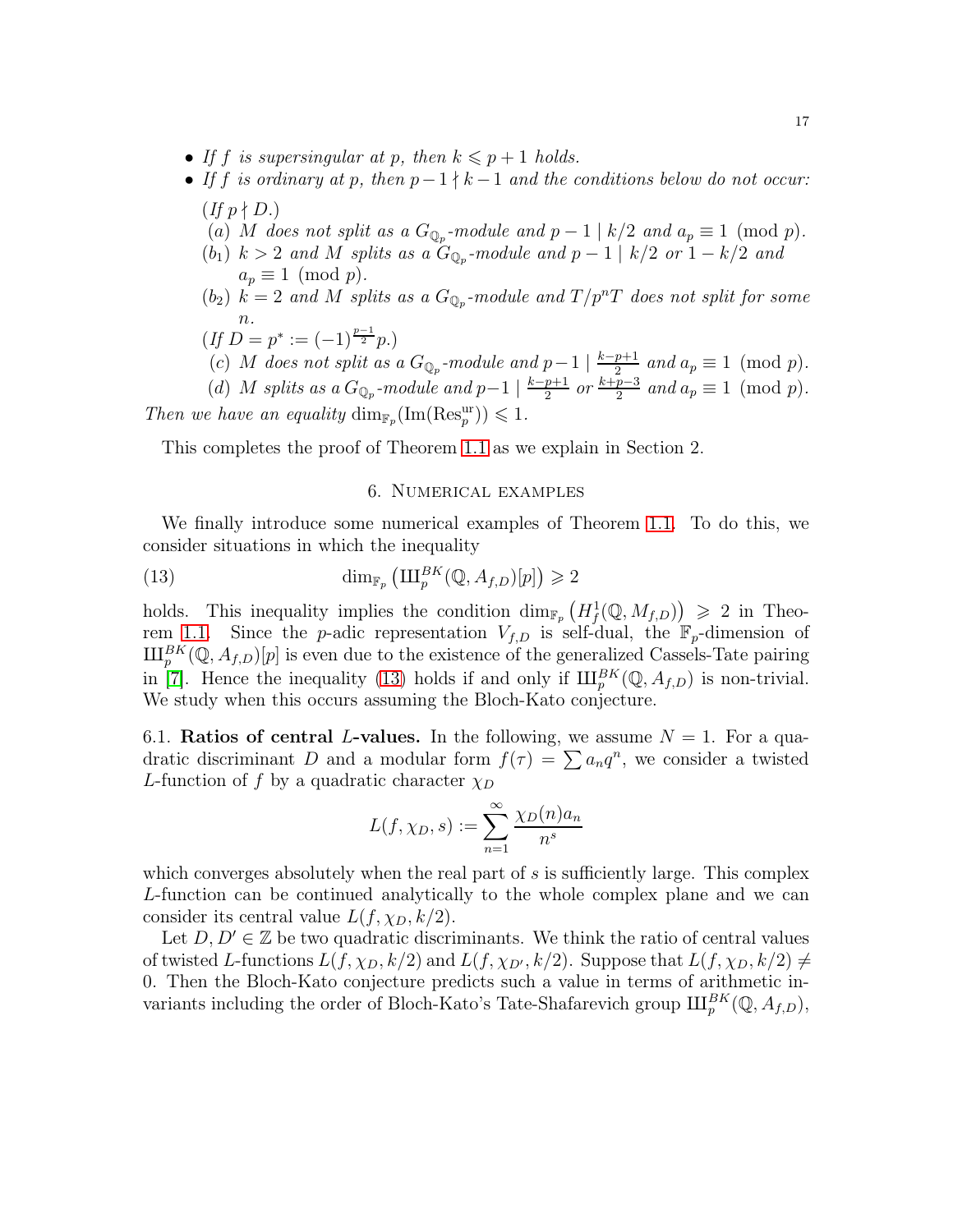and implies an equality of the following  $p$ -adic valuations:

<span id="page-17-0"></span>(14) 
$$
v_p\left(\frac{L(f,\chi_D,k/2)}{\mathrm{vol}_{\infty}(\chi_D,1-k/2)}\right) = v_p\left(\frac{\#\amalg_p^{BK}(\mathbb{Q},A_{f,D})}{(\#\Gamma_{\mathbb{Q}}(A_{f,D}))^2}\right).
$$

Here  $\text{vol}_{\infty}(\chi_D, 1-k/2)$  denotes certain transcendental part of the value  $L(f, \chi_D, k/2)$ and  $\Gamma_{\mathbb{Q}}(A_{f,D}) := H^0(\mathbb{Q}, A_{f,D})$ . For the precise definitions, see [\[5,](#page-22-6) Section2]. Note that the product of Tamagawa factor does not appear in the above equality since we assume  $N = 1$ .

Suppose f satisfies the conditions in Theorem [1.1.](#page-1-0) Then  $M_{f,D} = A_{f,D}[p]$  is irreducible as a  $G_{\mathbb{Q}}$ -module which implies  $\#\Gamma_{\mathbb{Q}}(A_{f,D}) = 1$ . Thus [\(14\)](#page-17-0) yields

<span id="page-17-2"></span>(15) 
$$
v_p\left(\frac{L(f,\chi_D,k/2)}{\mathrm{vol}_{\infty}(\chi_D,1-k/2)}\right) = v_p\left(\#\amalg_p^{BK}(\mathbb{Q},A_{f,D})\right).
$$

For the transcendental factor  $\text{vol}_{\infty}(\chi_D, 1 - k/2)$ , we have the following property.

<span id="page-17-1"></span>**Lemma 6.1** ([\[4\]](#page-22-1), Lemma 6.1). *For*  $D > 0$ *, we have*  $vol_{\infty}(\chi_D, 1 - k/2) = \frac{vol_{\infty}(1 - k/2)}{\sqrt{D}}$ *Here*  $vol_{\infty}(1 - k/2)$  *denotes the transcendental part of the L-value*  $L(f, 1, k/2)$  *for a trivial character* 1*.*

Suppose we take two positive quadratic discriminants  $D, D'$ . Using Lemma [6.1](#page-17-1) and taking a quotient of  $(15)$  for D and D', we have

<span id="page-17-3"></span>(16) 
$$
v_p\left(\frac{\sqrt{D}}{\sqrt{D'}}\cdot\frac{L(f,\chi_D,k/2)}{L(f,\chi_{D'},k/2)}\right) = v_p\left(\frac{\#\amalg_p^{BK}(\mathbb{Q},A_{f,D})}{\#\amalg_p^{BK}(\mathbb{Q},A_{f,D'})}\right).
$$

On the other hand, the twisted L-value  $L(f, \chi_D, k/2)$  is studied by Kohnen and Zagier in [\[12\]](#page-23-6) in terms of Shimura's theory of modular forms of half integral weight. Shimura's theory gives a correspondence between modular forms of half integral weight and modular forms of even integral weight. Let  $S_k(SL_2(\mathbb{Z}))$  be the space of cusp forms of even weight k on the full modular group  $SL_2(\mathbb{Z})$  and  $S_{\frac{k+1}{2}}(\Gamma_0(4))$ the space of cusp forms of weight  $\frac{k+1}{2}$  on the congruence subgroup  $\Gamma_0(4)$ . In [\[11\]](#page-23-7), Kohnen defined a certain subspace  $S^{\pm}_{\frac{k+1}{2}}(\Gamma_0(4))$  of  $S_{\frac{k+1}{2}}(\Gamma_0(4))$  and showed Shimura's correspondence induces an isomorphism  $\kappa$  :  $S_{\frac{k+1}{2}}^+(\Gamma_0(4)) \stackrel{\sim}{\rightarrow} S_k(\mathrm{SL}_2(\mathbb{Z}))$ . In [\[12\]](#page-23-6), Kohnen and Zagier gave a formula of the value  $\hat{L}(f, \chi_D, k/2)$  for  $f \in S_k(SL_2(\mathbb{Z}))$  in terms of the |D|-th Fourier coefficient of  $\kappa^{-1}(f)$ .

**Theorem** (Kohnen-Zagier). Let  $f \in S_k(SL_2(\mathbb{Z}))$  be a normalized Hecke eigenform,  $g := \kappa^{-1}(f) = \sum_{n=1}^{\infty} c_n q^n \in S^+_{\frac{k+1}{2}}(\Gamma_0(4))$  *the inverse image of* f *under the Kohnen's* 

*.*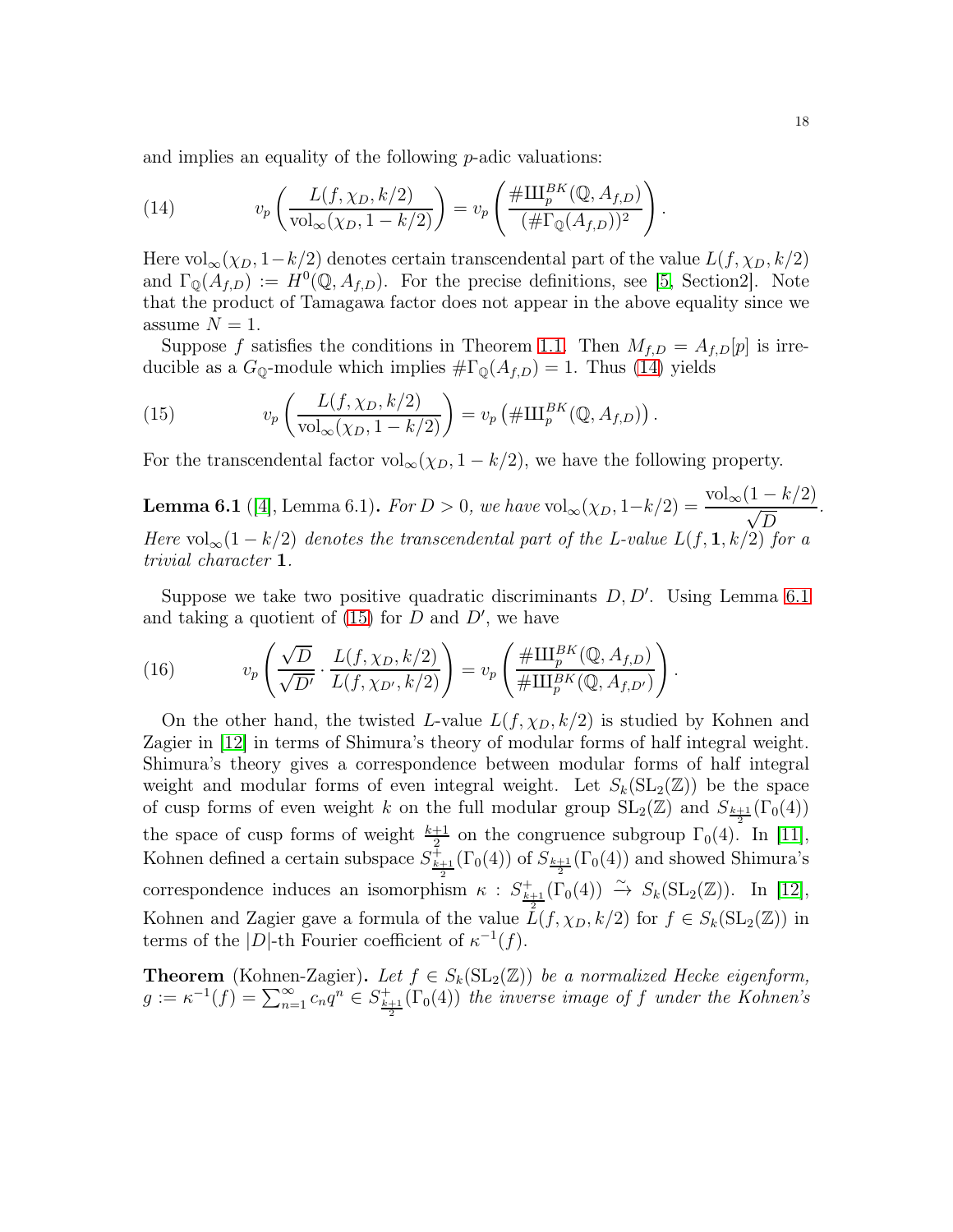*isomorphism*  $\kappa$ *. Let*  $D$  *be a quadratic discriminant with*  $(-1)^{k/2}D > 0$ *. Then* 

$$
\frac{c_{|D|}^2}{\langle g, g \rangle} = \frac{(k/2 - 1)!}{\pi^{k/2}} |D|^{(k-1)/2} \frac{L(f, D, k/2)}{\langle f, f \rangle},
$$

where  $\langle \cdot, \cdot \rangle$  *denotes the Petersson inner product.* 

Now we put  $f = \Delta(z) := \sum_{n=1}^{\infty} \tau_n q^n$   $(q = e^{2\pi i z})$ , Ramanujan's cusp form of weight  $k = 12$  and level  $N = 1$ . Using the theorem of Kohnen and Zagier for  $f = \Delta(z)$ ,  $k = 12$  and the quadratic discriminants D, D' we take before, we have

$$
\frac{\sqrt{D}}{\sqrt{D'}} \cdot \frac{L(\Delta, \chi_D, 6)}{L(\Delta, \chi_{D'}, 6)} = \frac{c_D^2}{c_{D'}^2} \cdot \left(\frac{D'}{D}\right)^5,
$$

where  $c_D, c_{D'}$  are the D and D'-th Fourier coefficients of  $\kappa^{-1}(\Delta(z))$  respectively. From  $(16)$  we obtain an equality of p-adic valuations

(17) 
$$
v_p\left(\frac{\#\amalg_p^{BK}(\mathbb{Q},A_{f,D})}{\#\amalg_p^{BK}(\mathbb{Q},A_{f,D'})}\right) = v_p\left(\frac{c_D^2}{c_{D'}^2}\cdot\left(\frac{D'}{D}\right)^5\right).
$$

The main example in [\[12\]](#page-23-6) provides a formula

<span id="page-18-0"></span>
$$
\kappa^{-1}(\Delta(z)) = \frac{60}{2\pi i} \left( 2G_4(4z)\theta'(z) - G'_4(4z)\theta(z) \right),
$$

where  $G_4(z) := \frac{1}{240} + \sum_{n=1}^{\infty} \sigma_3(n) q^n$   $(\sigma_3(n) = \sum_{d|n} d^3)$  and  $\theta(z) := 1 + 2 \sum_{n=1}^{\infty} q^{n^2}$ . Thus we can compute the coefficients of  $\kappa^{-1}(\Delta(z))$  explicitly and hence the righthand side of  $(17)$ .

6.2. Mod  $p$  representations attached to elliptic curves with bad reduction at p. We set  $p = 11$ . This is an ordinary prime of  $\Delta(z)$ . We consider quadratic discriminants which are proper multiples of 11 since we assume no conditions in (2) in Theorem [1.1](#page-1-0) for these cases. From the formula

$$
\kappa^{-1}(\Delta(z)) = \frac{60}{2\pi i} \left( 2G_4(4z)\theta'(z) - G'_4(4z)\theta(z) \right),
$$

we compute the 11*i*-th Fourier coefficient of  $\kappa^{-1}(\Delta(z)) = \sum_{n=1}^{\infty} c_n q^n$  for  $2 \leq i \leq 7$ as follows:

| $\imath$ | 11i | $c_{11i}$                                        |
|----------|-----|--------------------------------------------------|
|          | 22  |                                                  |
| 3        | 33  | $-6480 = -2^4 \cdot 3^4 \cdot 5$                 |
|          |     | $-43680 = -2^5 \cdot 3 \cdot 5 \cdot 7 \cdot 13$ |
| 5        | 55  |                                                  |
|          | 66  |                                                  |

*Continued on next page*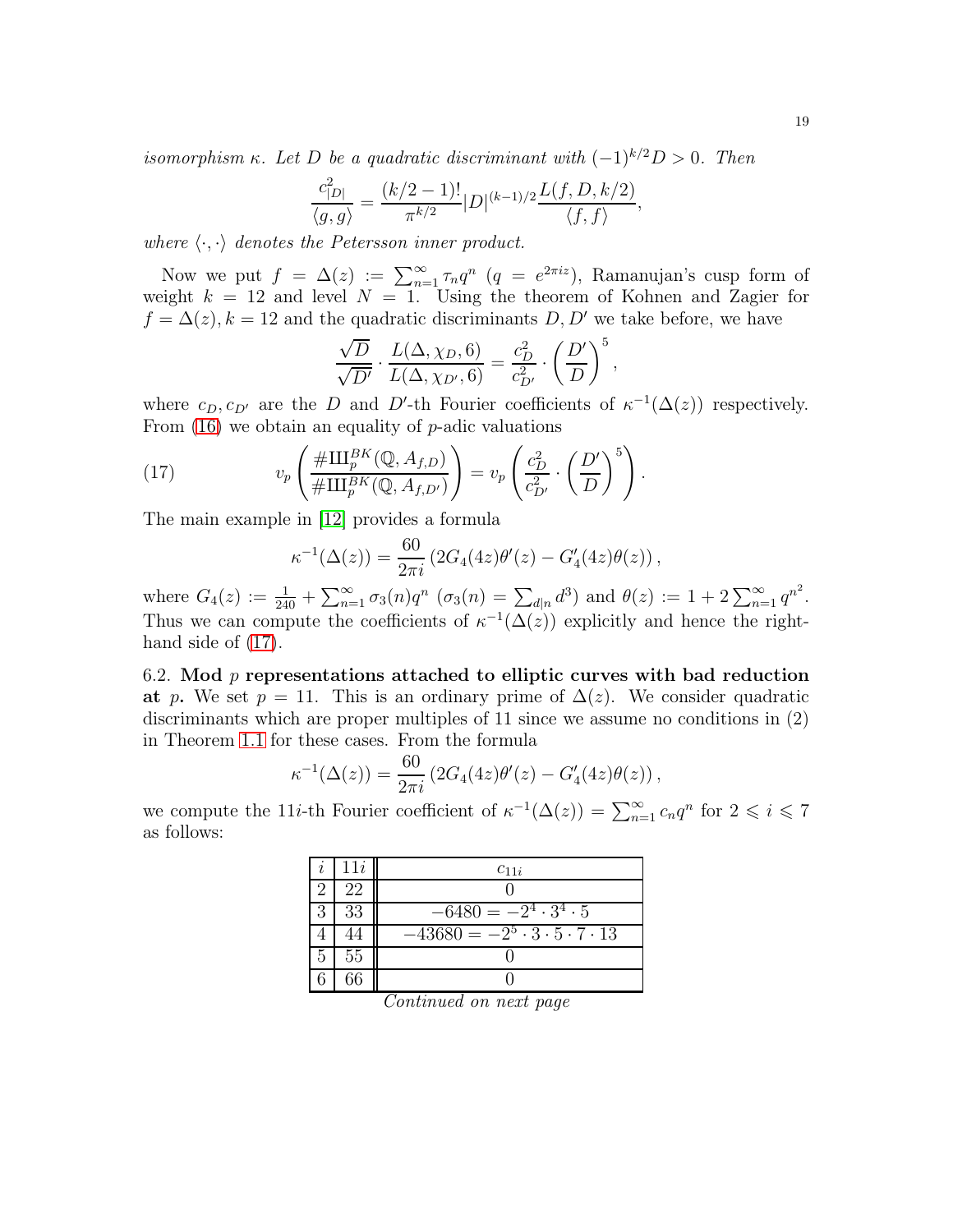Table 1 – *Continued from previous page*

|                     | <br>. .                                        |
|---------------------|------------------------------------------------|
| $\cdot$<br>$\Delta$ |                                                |
|                     | $880 = 2^5 \cdot 3^2 \cdot 5 \cdot 7 \cdot 11$ |

We take  $11 \times 7 = 77$ -th and  $11 \times 3 = 33$ -th Fourier coefficients of  $\kappa^{-1}(\Delta(z))$ . We have 33, 77  $\equiv$  1 (mod 4), so they are both quadratic discriminants. We set  $D = 77$ ,  $D' = 33$ . From [\(17\)](#page-18-0) for  $D = 77, D' = 33, p = 11$ , we have

$$
v_{11}\left(\frac{\# \Pi_{11}^{BK}(\mathbb{Q}, A_{\Delta,77})}{\# \Pi_{11}^{BK}(\mathbb{Q}, A_{\Delta,33})}\right) = v_{11}\left(\frac{c_{77}^2}{c_{33}^2} \cdot \left(\frac{3}{7}\right)^5\right).
$$

We know 11 |  $c_{77}$  and  $11 \nmid c_{33}$  from the above table. Thus we have  $11 \mid \# \amalg_{11}^{BK}(\mathbb{Q}, A_{\Delta, 77})$ which implies  $\text{rk}_{\mathbb{F}_{11}}(\text{III}_{11}^{BK}(\mathbb{Q},A_{\Delta,77})[11]) \geq 2$ . Now we check that  $p = 11, f = \Delta, k =$  $12, D = 77, D' = 33$  satisfies the assumptions of Theorem [1.1.](#page-1-0) Since we assume  $N = 1$ , there is nothing to check for the conditions  $(1), (4)$  in Theorem [1.1.](#page-1-0) It is known that the image of the representation  $\overline{\rho}_{\Delta}^{0}$  :  $G_{\mathbb{Q}} \to GL_2(\mathbb{F}_p)$  contains  $SL_2(\mathbb{F}_p)$ except for the cases  $p = 2, 3, 5, 7, 23$  and 691. Thus the assumption (3) is now satisfied. Since our quadratic discriminants  $D = 77, D' = 33$  are proper multiples of 11, we are not in the situations described in Proposition [5.11,](#page-15-0) and this is the assumption (2). Thus we can apply our Theorem [1.1](#page-1-0) in this situation and see that the  $\mathbb{F}_{11}$ -representation Cl<sub>K∆,77</sub>  $\otimes$   $\mathbb{F}_{11}$  has  $M_{\Delta,77}$  as its quotient representation.

We note that this  $\mathbb{F}_{11}$ -representation  $M_{\Delta,77}$  of  $G_{\mathbb{Q}}$  comes from an elliptic curve over Q. Let E be the modular curve  $X_0(11)$  and  $f_E = \sum_{n=1}^{\infty} a_n q^n \in S_2(\Gamma_0(11))$  the corresponding cusp form. For  $\Delta(z) = \sum_{n=1}^{\infty} \tau_n q^n$  and  $f_E$ , we have a congruence of coefficients  $\tau_n \equiv a_n \pmod{11}$  which induces an isomorphism between  $\mathbb{F}_{11}$  representations  $M^0_\Delta$  and  $E[11]$ . Thus we have an isomorphism  $M_{\Delta,77} \cong E_{77}[11] \otimes \omega_{\text{cyc}}^5$  as  $G_{\mathbb{Q}}$ -modules where  $E_{77}$  denotes the quadratic twist of E by 77, and  $M_{\Delta,77}$  comes from an elliptic curve. However, we can not treat  $M_{\Delta,77}$  by the theorem of Prasad and Shekhar or its generalization in  $[3]$  since  $E_{77}$  is bad at 11 and their theorem and ours in [\[3\]](#page-22-0) can be used for only good primes.

6.3. Mod  $p$  representations attached to modular forms. In the second example, we put  $p = 67$ . This is also an ordinary prime of  $\Delta(z)$  as the first example and we consider quadratic discriminants which are proper multiples of 67. For  $i \in \mathbb{Z}, 2 \leq i \leq 43$ , the 67*i*-th Fourier coefficient of  $\kappa^{-1}(\Delta(z)) = \sum_{n=1}^{\infty} c_n q^n$  is computed as follows: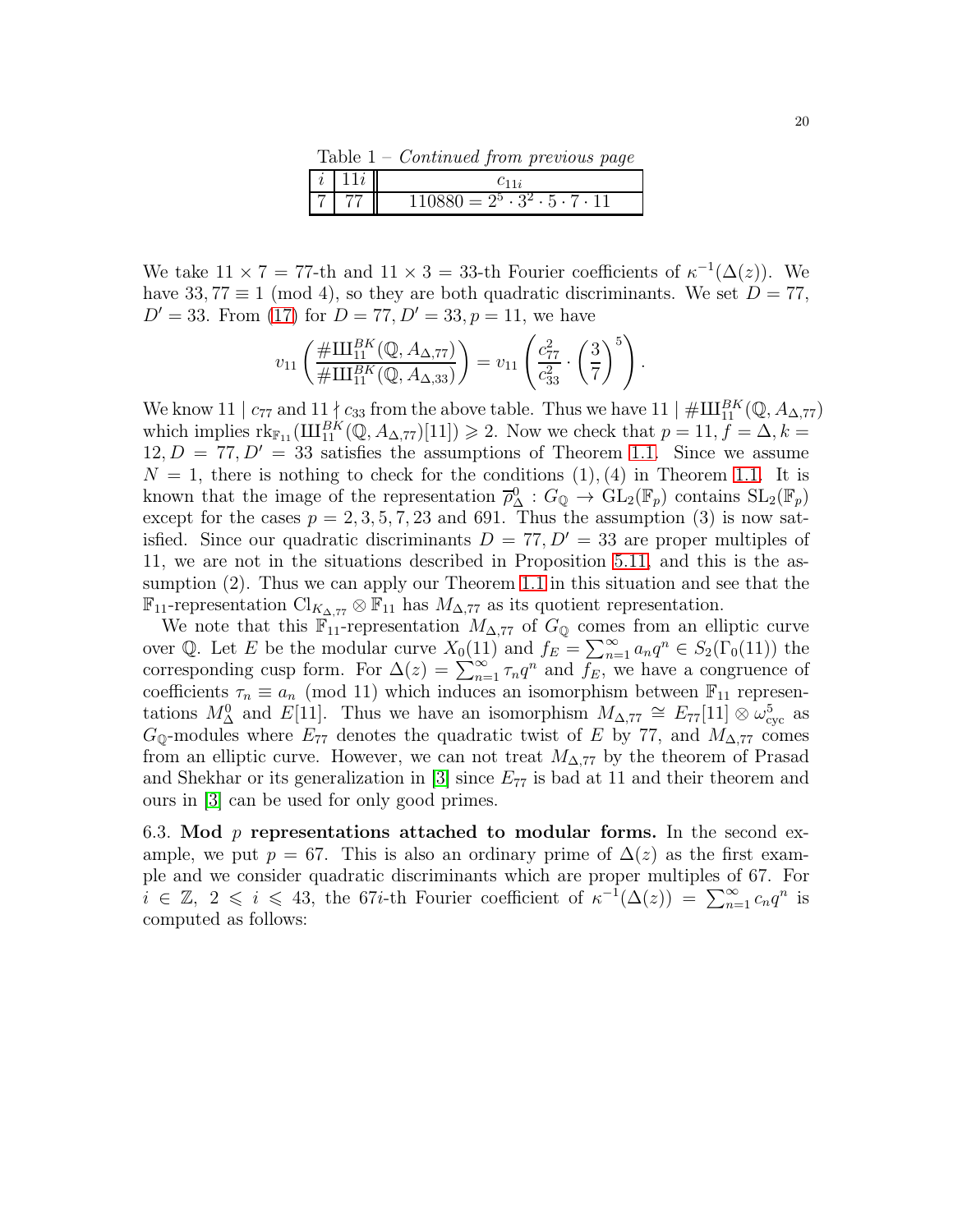| $\dot{\imath}$ | 67i               | $c_{67i}$                                                                |
|----------------|-------------------|--------------------------------------------------------------------------|
| $\overline{2}$ | 134               | $\theta$                                                                 |
| 3              | 201               | $-2686320 = -2^4 \cdot 3^2 \cdot 5 \cdot 7 \cdot 13 \cdot 41$            |
| 4              | 268               | $-4016160 = -2^5 \cdot 3^2 \cdot 5 \cdot 2789$                           |
| 5              | 335               | $\overline{0}$                                                           |
| 6              | 402               | $\overline{0}$                                                           |
| $\overline{7}$ | 469               | $-322\overline{15680} = 2^7 \cdot 3^2 \cdot 5 \cdot 7 \cdot 17 \cdot 47$ |
| 8              | 536               | $24612000 = 2^5 \cdot 3 \cdot 5^3 \cdot 7 \cdot 293$                     |
| 9              | 603               | $\overline{0}$                                                           |
| 10             | 670               | $\overline{0}$                                                           |
| 11             | 737               | $52764720 = 2^4 \cdot 3 \cdot 5 \cdot 109 \cdot 2017$                    |
| 12             | 804               | $150433920 = 2^7 \cdot 3^2 \cdot 5 \cdot 7^2 \cdot 13 \cdot 41$          |
| 13             | 871               | $\boldsymbol{0}$                                                         |
| 14             | 938               | 0                                                                        |
| 15             | 1005              | $380298240 = 2^{10} \cdot 3^4 \cdot 5 \cdot 7 \cdot 131$                 |
| 16             | 1072              | $96387840 = 2^8 \cdot 3^3 \cdot 5 \cdot 2789$                            |
| 17             | 1139              | 0                                                                        |
| 18             | 1206              | $\theta$                                                                 |
| 19             | 1273              | $293666160 = 2^4 \cdot 3 \cdot 5 \cdot 17 \cdot 167 \cdot 431$           |
| 20             | 1340              | $-197892480 = -2^7 \cdot 3 \cdot 5 \cdot 103069$                         |
| 21             | 1407              | $\overline{0}$                                                           |
| 22             | 1474              | $\theta$                                                                 |
| 23             | 1541              | $1340143920 = 2^4 \cdot 3^3 \cdot 5 \cdot 620437$                        |
| 24             | 1608              | $122186880 = 2^7 \cdot 3^4 \cdot 5 \cdot 2357$                           |
| 25             | 1675              | $\overline{0}$                                                           |
| 26             | 1742              | 0                                                                        |
| 27             | 1809              | $-67695264 = -2^5 \cdot 3^4 \cdot 7^2 \cdot 13 \cdot 41$                 |
| 28             | 1876              | $-257725440 = -2^{10} \cdot 3^2 \cdot 5 \cdot 7 \cdot 17 \cdot 47$       |
| 29             | 1943              | $\boldsymbol{0}$                                                         |
| 30             | 2010              | $\theta$                                                                 |
| 31             | $\overline{2}077$ | $-1106652480 = -2^6 \cdot 3 \cdot 5 \cdot 1152763$                       |
| 32             | 2144              | $-590688000 = -2^8 \cdot 3^2 \cdot 5^3 \cdot 7 \cdot 293$                |
| 33             | 2211              | $\overline{0}$                                                           |
| 34             | 2278              | $\overline{0}$                                                           |
| 35             | 2345              | $-743484000 = -2^5 \cdot 3 \cdot 5^3 \cdot 7 \cdot 53 \cdot 167$         |
| 36             | 2412              | $-36145440 = -2^5 \cdot 3^4 \cdot 5 \cdot 2789$                          |
| 37             | 2479              | $\overline{0}$                                                           |

*Continued on next page*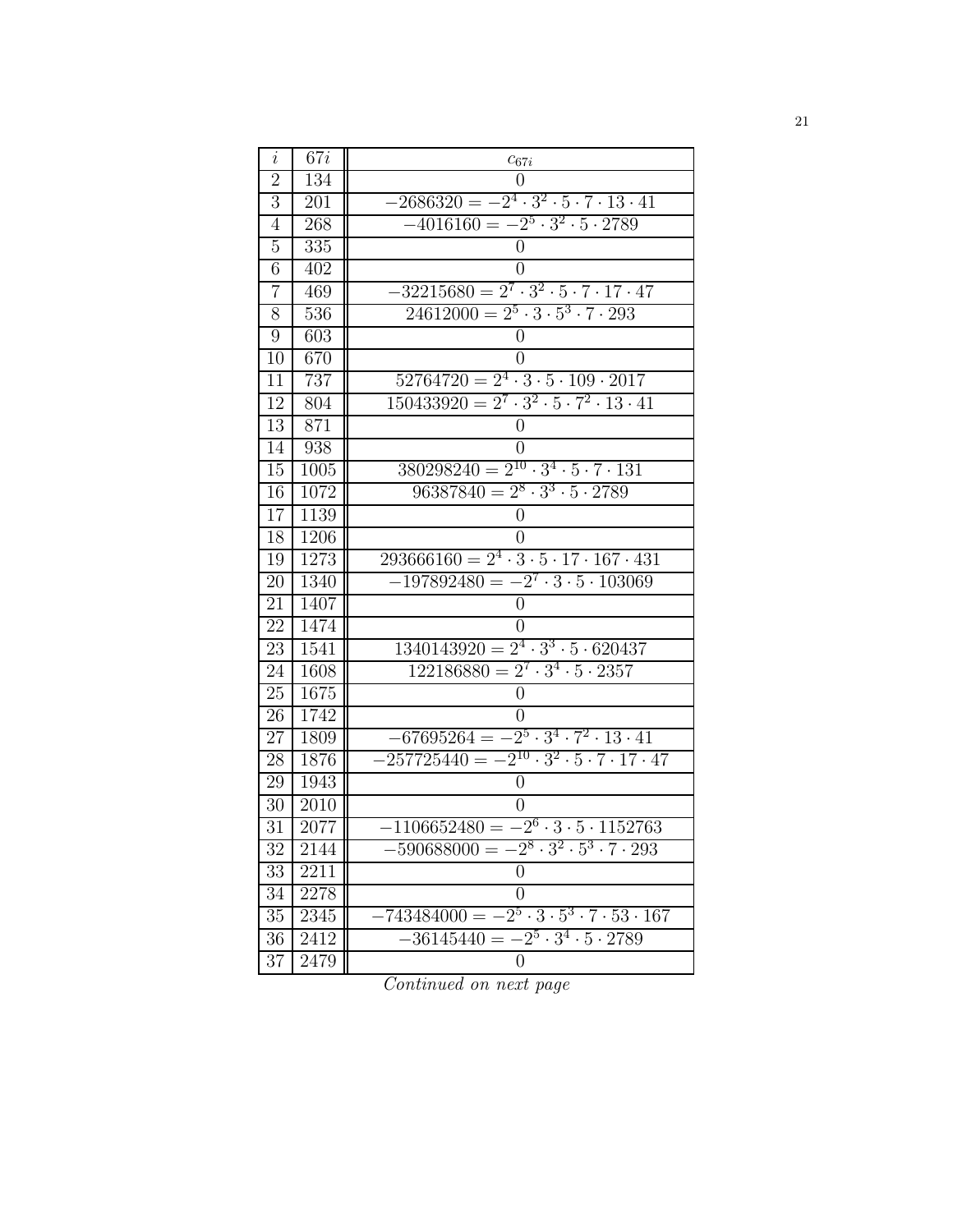|    | 67 <i>i</i> | $c_{67i}$                                                                          |
|----|-------------|------------------------------------------------------------------------------------|
| 38 | 2546        |                                                                                    |
| 39 | 2613        | $-981246240 = -2^5 \cdot 3^2 \cdot 5 \cdot 13 \cdot 23 \cdot 43 \cdot 53$          |
| 40 | 2680        | $\overline{3359129280} = 2^6 \cdot 3 \cdot 5 \cdot 13 \cdot 17 \cdot 71 \cdot 223$ |
| 41 | 2747        |                                                                                    |
| 42 | 2814        |                                                                                    |
| 43 | 2881        | $-2622438960 = -2^4 \cdot 3 \cdot 5 \cdot 67 \cdot 71 \cdot \overline{2297}$       |

Table 2 – *Continued from previous page*

We take  $67 \times 3 = 201$ -th and  $67 \times 43 = 2881$ -th Fourier coefficients of  $\kappa^{-1}(\Delta(z))$ . Since 201, 2881  $\equiv$  1 (mod 4), they are both quadratic discriminants. We set D = 2881,  $D' = 201$ . Then from [\(17\)](#page-18-0) for  $D = 2881, D' = 201, p = 67$ , we have

$$
v_{67} \left( \frac{\#III_{67}^{BK}(\mathbb{Q}, A_{\Delta,2881})}{\#III_{67}^{BK}(\mathbb{Q}, A_{\Delta,201})} \right) = v_{67} \left( \frac{c_{2881}^2}{c_{201}^2} \cdot \left( \frac{3}{43} \right)^5 \right).
$$

From the above table for  $i = 43,3$ , we know 67 |  $c_{2881}$  and 67  $\nmid c_{201}$  to get 67 |  $\#\amalg_{67}^{BK}(\mathbb{Q},A_{\Delta,2881})$ . Thus  $\text{rk}_{\mathbb{F}_{67}}(\amalg_{67}^{BK}(\mathbb{Q},A_{\Delta,2881})[67]) \geq 2$ . Now we check that the assumptions in Theorem [1.1](#page-1-0) satisfied for  $p = 67$ ,  $f = \Delta(z)$ ,  $k = 12$ ,  $D = 2881$ ,  $D' =$  $201, N = 1$ . As in the first example, we see that the conditions (1), (3), (4) are satisfied. The assumption (2) is also satisfied since  $\Delta(z)$  is good ordinary at 67 and our quadratic discriminants 2881, 201 are proper multiples of 67. Hence we can apply our main theorem and we can see that the  $\mathbb{F}_{67}$ -representation  $\text{Cl}_{K_{\Delta}$ <sub>2881</sub> ⊗  $\mathbb{F}_{67}$ has  $M_{\Delta,2881}$  as its quotient representation.

In this case, unlike the first example, we can show that the  $\mathbb{F}_{67}$ -representation  $M_{\Delta,2881}$  never comes from elliptic curve over Q. In other words,  $M_{\Delta,2881}$  can not be isomorphic to  $E[67] \otimes \omega_{\text{cyc}}^i$  for some elliptic curve E over Q and  $i \in \mathbb{Z}$  with  $0 \leq i \leq p-2$ . We prove this when  $i = 0$  and the other cases can be proved similarly. Since  $\Delta$  is good ordinary at 67, elements of the inertia subgroup  $g \in I_{67}$  at 67 acts on  $M_{\Delta,2881}$  as

<span id="page-21-0"></span>(18) 
$$
\begin{pmatrix} \omega_{\text{cyc}}^6(g) & \bar{u}(g) \\ 0 & \omega_{\text{cyc}}^{-5} \end{pmatrix} \cdot \chi_{2881}(g).
$$

Hence  $M_{\Delta,2881}$  has a one dimensional subspace  $N_1$  on which  $I_{67}$  acts via  $\omega_{\text{cyc}}^6 \cdot \chi_{2881}$ . Suppose this representation  $M_{\Delta,2881}$  comes from a group of 67-torsion points of an elliptic curve E over  $\mathbb Q$ . Suppose E has good reduction at 67. Then the representation  $E[67]$  has a 1-dimensional subrepresentation when we see it as a  $G_{\mathbb{Q}_{67}}$ -module. So E is good ordinary at 67 and the above matrix [\(18\)](#page-21-0) is similar to  $\begin{pmatrix} \omega_{\text{cyc}}(g) & \bar{v}(g) \\ 0 & 1 \end{pmatrix}$  for all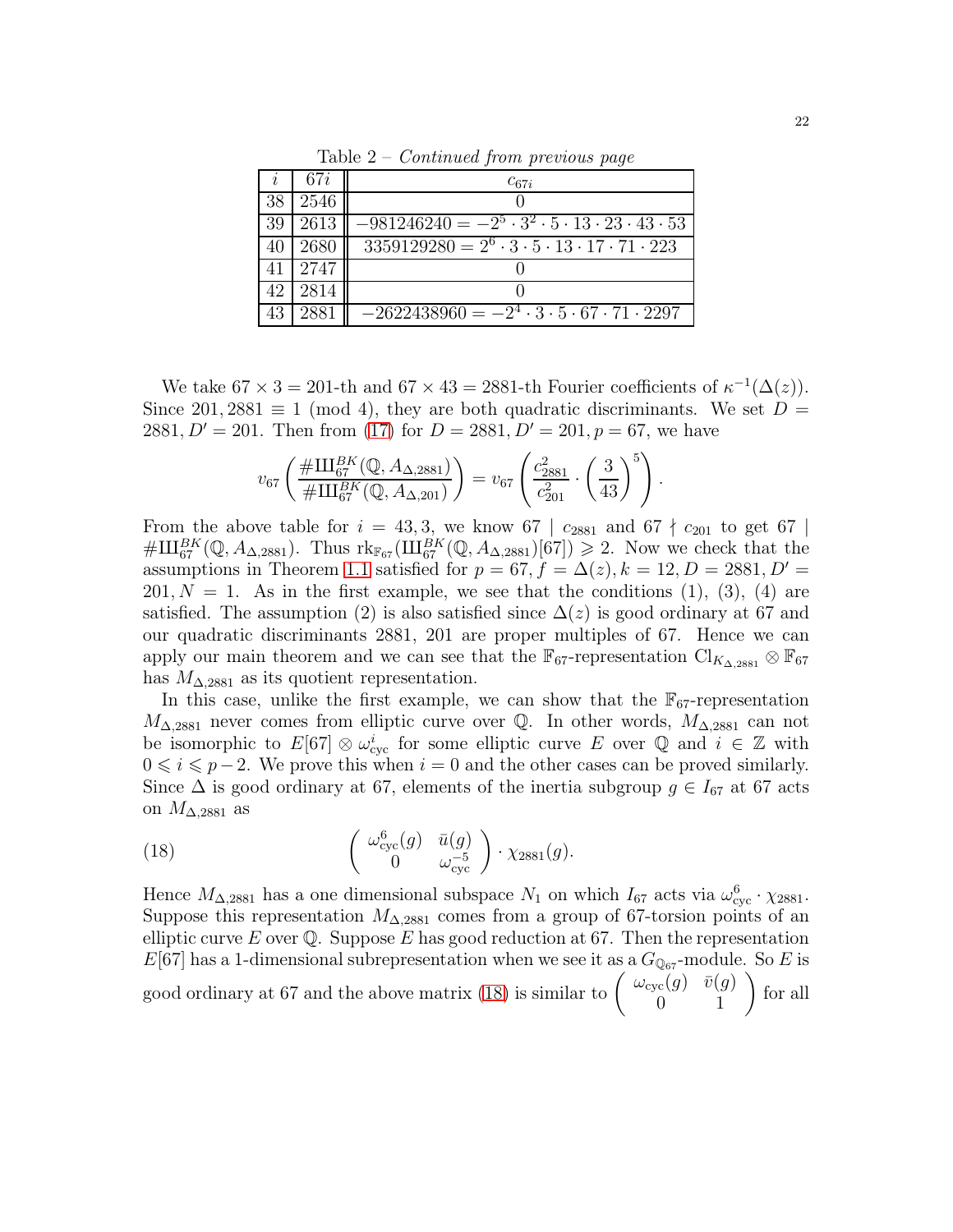$g \in I_{67}$  where  $\bar{v}(g) \in \mathbb{F}_{67}$ . Then  $M_{\Delta,2881}$  has a 1-dimensional subspace  $N_2$  on which  $I_{67}$ acts via  $\omega_{\rm cyc}$ . Since it is known that  $M_{\Delta,2881}$  does not split as a  $G_{\mathbb{Q}_{67}}$ -representation, we have  $N_1 = N_2$  which implies  $\omega_{\text{cyc}}^6 \cdot \chi_{2881} = \omega_{\text{cyc}} \iff \omega_{\text{cyc}}^5 \cdot \chi_{2881} = 1$ . However,  $\omega_{\text{cyc}}^5$  and  $\chi_{2881}$  have orders 66 and 2 respectively and their product is never trivial. This is a contradiction. Next we suppose  $E$  has bad reduction at 67. First we assume the reduction is potentially multiplicative. Then the theory of the Tate curve says that  $g \in I_{67}$  acts on  $E[67]$  via  $\begin{pmatrix} \omega_{\text{cyc}}(g) & \bar{w}(g) \\ 0 & 1 \end{pmatrix}$ , where  $\bar{w}(g) \in \mathbb{F}_{67}$ . Hence we get the same conclusion as in the case  $E$  is good ordinary at 67. Finally we assume that E has bad and potentially good reduction at 67. It is a well-known fact that for an elliptic curve E over  $\mathbb{Q}_{\ell}$  which has potentially good reduction at  $\ell$ , E acquires good reduction over a totally ramified extension of degree 4 or 6 over  $\mathbb{Q}_{\ell}$ . Let L be such an extension. Then  $g \in G_{\mathbb{Q}_{67}^{\text{ur}} \cdot L}$  acts on  $E[67]$  via a matrix  $\begin{pmatrix} \omega_{\text{cyc}}(g) & \bar{x}(g) \\ 0 & 1 \end{pmatrix}$ , where  $\bar{x}(g) \in \mathbb{F}_{67}$ . Hence this matrix and [\(18\)](#page-21-0) are similar for all  $g \in G_{\mathbb{Q}_{67}^{\text{ur}} \cdot L}$  and this yields a equation  $\omega_{\text{cyc}}^5 \cdot \chi_{2881} = 1$  on  $G_{\mathbb{Q}_{67}^{\text{ur}} \cdot L}$  as in the above argument. Then, putting F as the Galois extension of  $\mathbb{Q}_{67}^{\text{ur}}$  cut out by the character  $\omega_{cyc}^5 \cdot \chi_{2881}$  of  $I_{67}$ , we have  $F \subset L$ . However we know  $[F : \mathbb{Q}_{67}^{\text{ur}}] = 66$  since  $\mathbb{Q}_{67}^{\text{ur}}(\zeta_{67})$  and  $\mathbb{Q}_{67}^{\text{ur}}(\sqrt{2881})$  are linearly disjoint over  $\mathbb{Q}_{67}^{\text{ur}}$ . This is a contradiction and hence the representation  $M_{\Delta,2881}$  never comes from an elliptic curve over Q.

#### **REFERENCES**

- <span id="page-22-2"></span>[1] S. Bloch, K. Kato, L-functions and Tamagawa numbers of motives, The Grothendieck Festschrift Volume I, Progress in Mathematics, 86, Birkhuser, Boston (1990): 333-400.
- [2] K. Buzzard, T. Gee, Explicit reduction modulo p of certain two-Dimensional crystalline representations, International Mathematics Research Notices, Volume 2009, Issue 12 (2009): 2303- 2317.
- <span id="page-22-0"></span>[3] N. Dainobu, Ideal class groups of number fields and Bloch-Kato's Tate-Shafarevich groups for symmetric powers of elliptic curves. to appear in Tokyo Journal of Mathematics. [arXiv:2204.07759](http://arxiv.org/abs/2204.07759)
- <span id="page-22-1"></span>[4] N. Dummigan, Congruences of modular forms and Selmer groups. Mathematical Research Letters 8 (2001): 479-494.
- <span id="page-22-6"></span>[5] N. Dummigan, W. Stein, M. Watkins, Constructing elements in Shafarevich-Tate groups of modular motives, Number Theory and Algebraic Geometry (2004).
- <span id="page-22-3"></span>[6] B. Edixhoven, The weight in Serre's conjectures on modular forms. Invent Math 109 (1992): 563-594.
- <span id="page-22-5"></span>[7] M. Flach, A generalisation of the Cassels-Tate pairing, J. reine angew. Math. 412 (1990): 113-127.
- [8] N. Freitas, A. Kraus, On the degree of the p-torsion field of elliptic curves over  $\mathbb{Q}_{\ell}$  for  $\ell \neq p$ , preprint, [arXiv:1804.07627v](http://arxiv.org/abs/1804.07627)1.
- <span id="page-22-4"></span>[9] R. Ghate, On the local behavior of ordinary modular Galois representations, Modular curves and abelian varieties, Progress in Mathematics vol. 224, Birkhäuser (2004): 105-124.